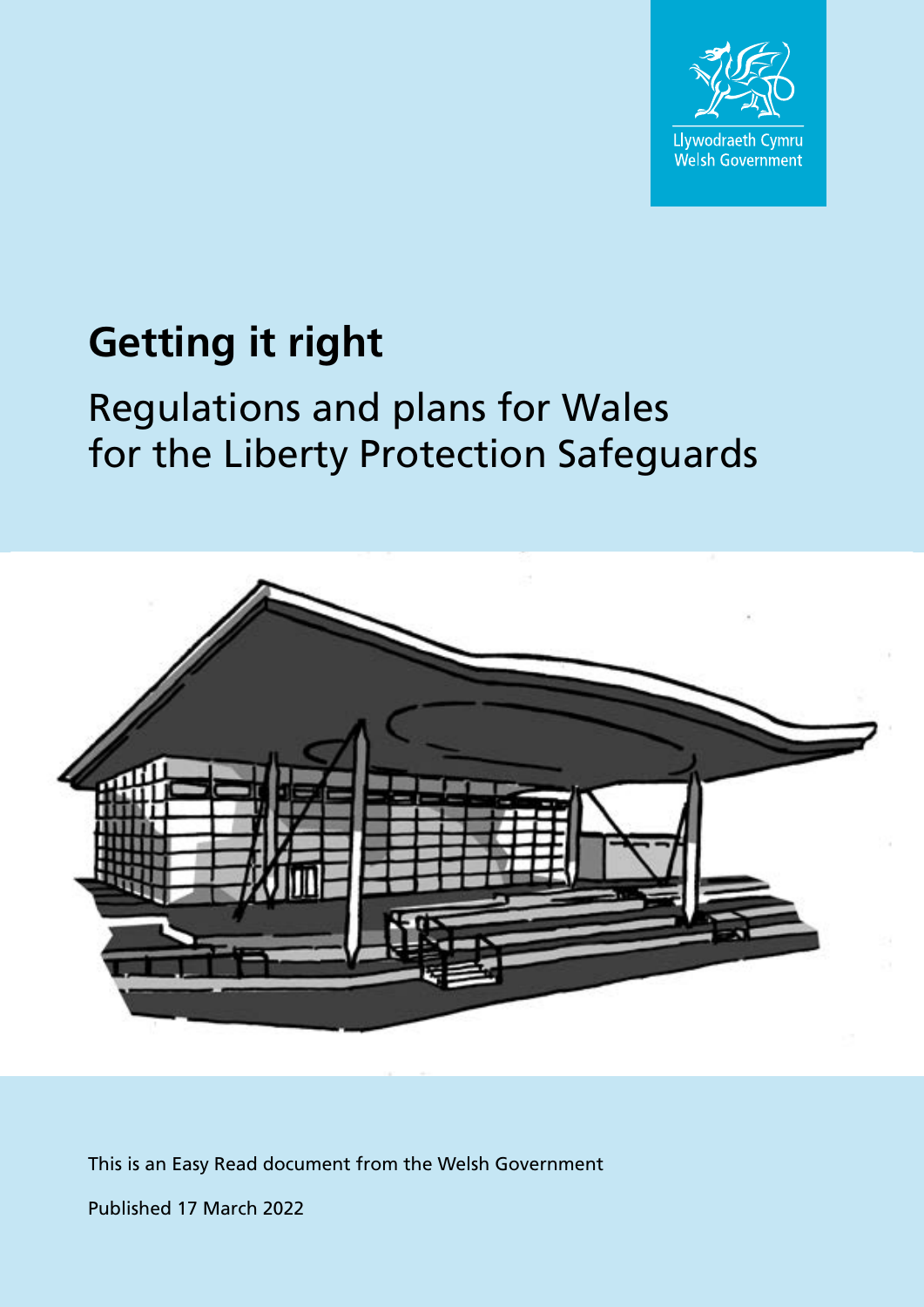## **Contents**

| Introduction                                                                                  |    |
|-----------------------------------------------------------------------------------------------|----|
| Regulations about who can do assessments,<br>determinations and pre-authorisation reviews     | 3  |
| Regulations about the role of the Approved<br><b>Mental Capacity Professional (or AMCP)</b>   | 8  |
| Regulations about the Independent Mental<br><b>Capacity Advocate (or IMCA)</b>                | 15 |
| Regulations about monitoring and reporting<br>on the use of the Liberty Protection Safeguards | 20 |
| Words and phrases with special meanings                                                       | 24 |

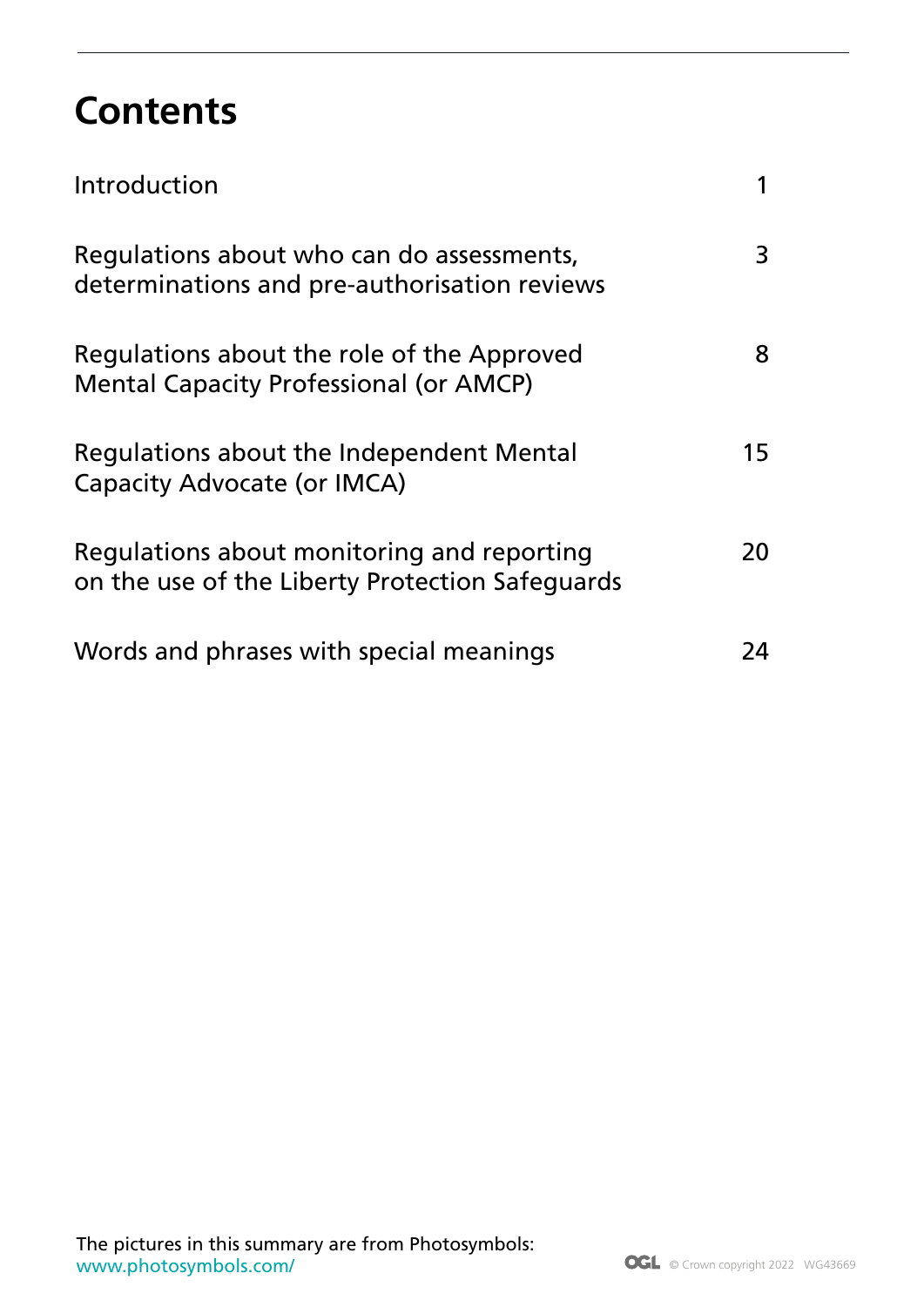# **Introduction**





Liberty Protection Safeguards (LPS)





Welsh Government needs your help and advice.

UK Government are bringing in a new law: the Mental Capacity (Amendment) Act (2019).

The law will change the Mental Capacity Act (2005).

The Deprivation of Liberty Safeguards (DoLS) scheme will stop.

A new scheme will start – called: the Liberty Protection Safeguards (the LPS).

The change from the Deprivation of Liberty Safeguards to the Liberty Protection Safeguards applies to England and Wales. However, Wales will have its own new laws (Regulations) about how to put the change into practice.

Welsh Government is consulting on these new Regulations to support the LPS:

• Regulations about who can do assessments, make decisions and pre-authorisation checks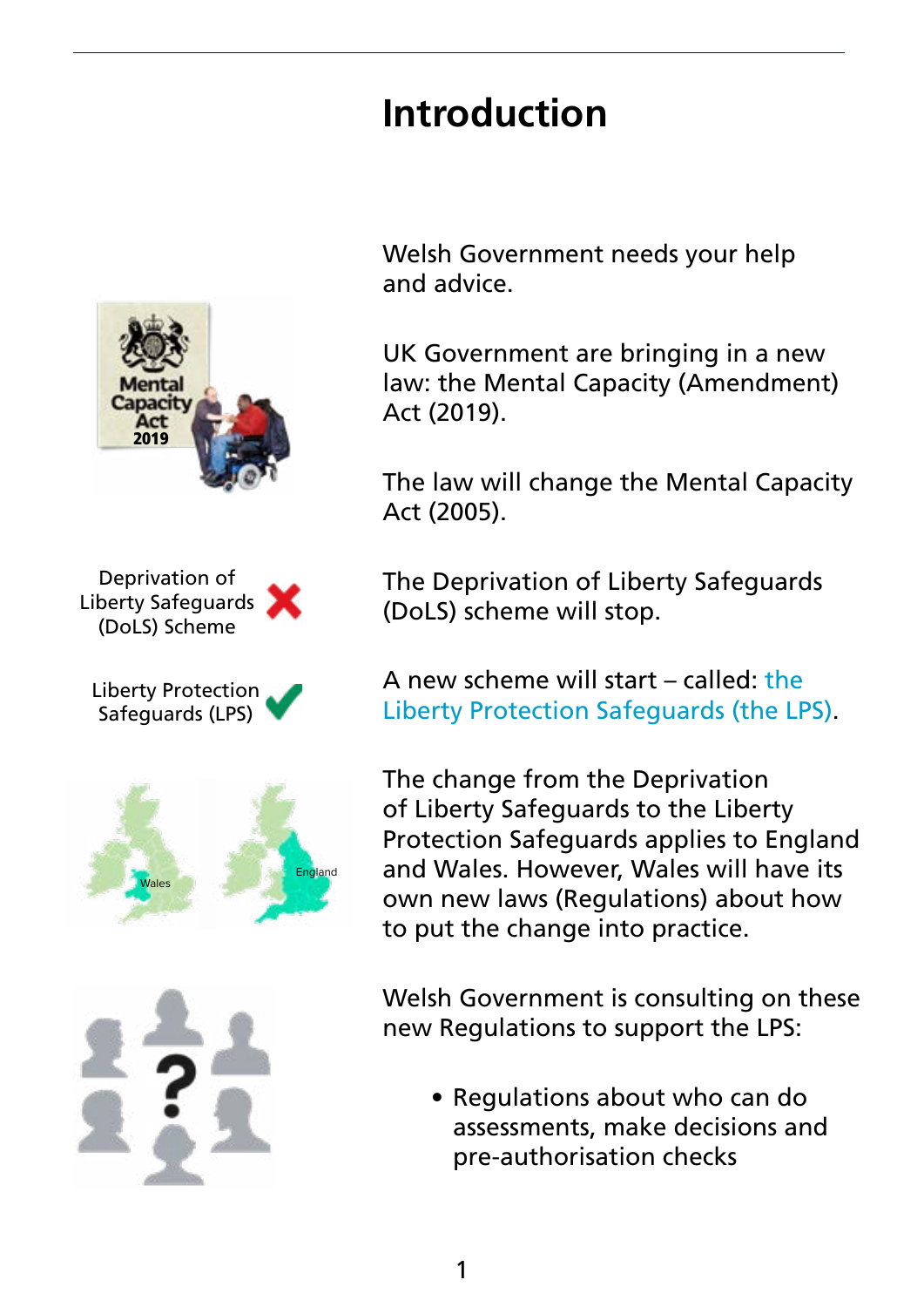

- Regulations about Approved Mental Capacity Professionals
- Regulations about Independent Mental Capacity Advocates
- Regulations about monitoring and reporting on the use of the Liberty Protection Safeguards.

We have produced some animations to help explain the LPS and the new Regulations – you can see these here [www.gov.wales/liberty-protection](https://www.gov.wales/liberty-protection-safeguards)[safeguards.](https://www.gov.wales/liberty-protection-safeguards)

We have an Easy Read Consultation Response Form which you can find here [www.gov.wales/liberty-protection](https://www.gov.wales/liberty-protection-safeguards)[safeguards.](https://www.gov.wales/liberty-protection-safeguards) Please fill in and send to:

[MentalHealthandVulnerableGroups@](mailto:MentalHealthandVulnerableGroups%40gov.wales?subject=) [gov.wales](mailto:MentalHealthandVulnerableGroups%40gov.wales?subject=)

Mental Health and Vulnerable Groups Team Welsh Government 4th Floor Cathays Park Cardiff CF10 3NQ

At the end of this document there is a list of words or phrases that have a particular meaning.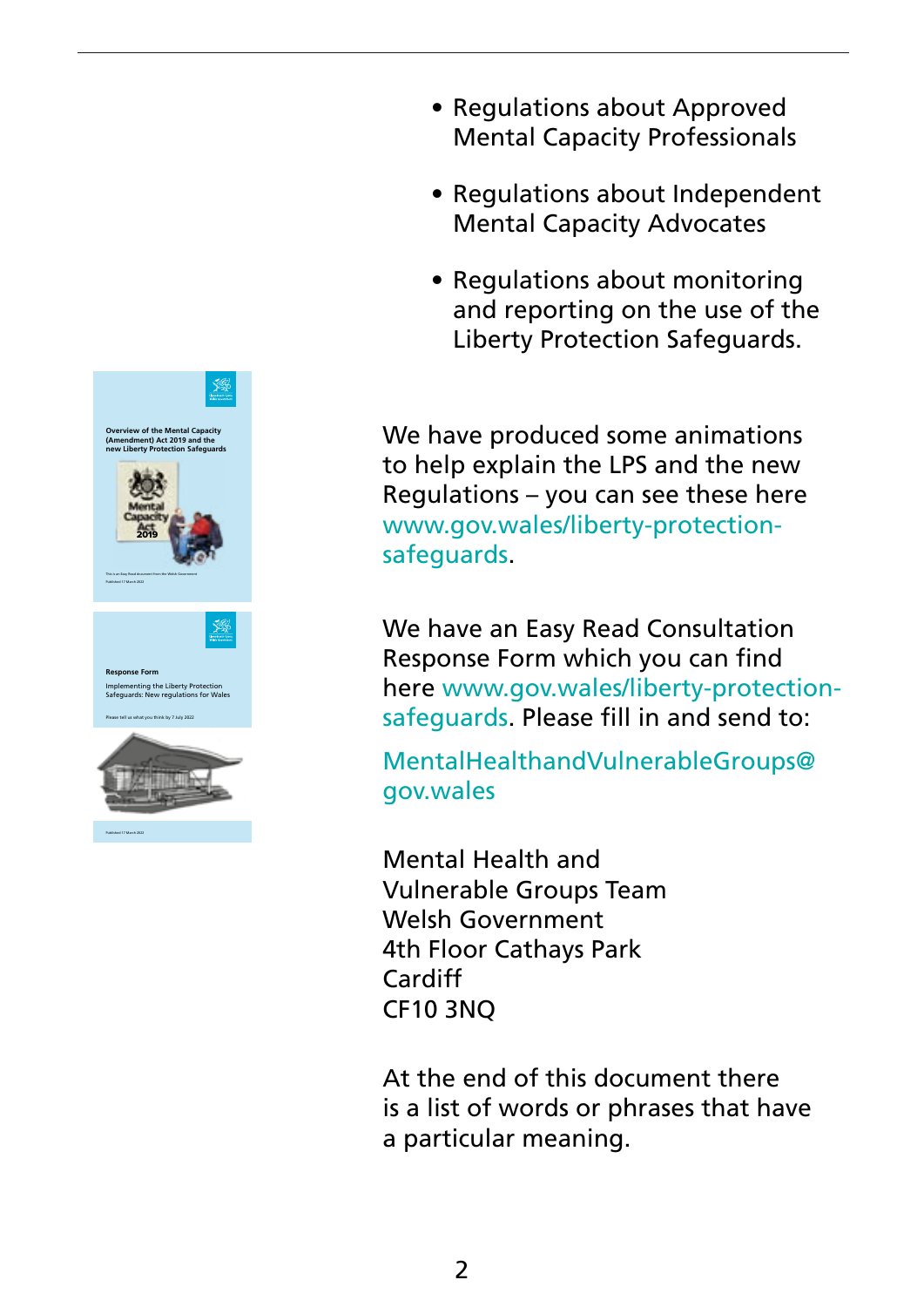







# **Regulations about who can do assessments, determinations and pre-authorisation reviews**

There are three types of assessments (or checks) under the Liberty Protection Safeguards (the LPS).

- an assessment to see if someone can make all their own decisions
- a medical assessment to see if someone has a mental health problem, autism, dementia or a learning disability
- and an assessment to make sure that any plans to restrict someone's freedom are necessary and only go as far as needed. We want people to be allowed to keep as much of their freedom as possible.

These Regulations explain who can do these assessments, make decisions and carry out checks.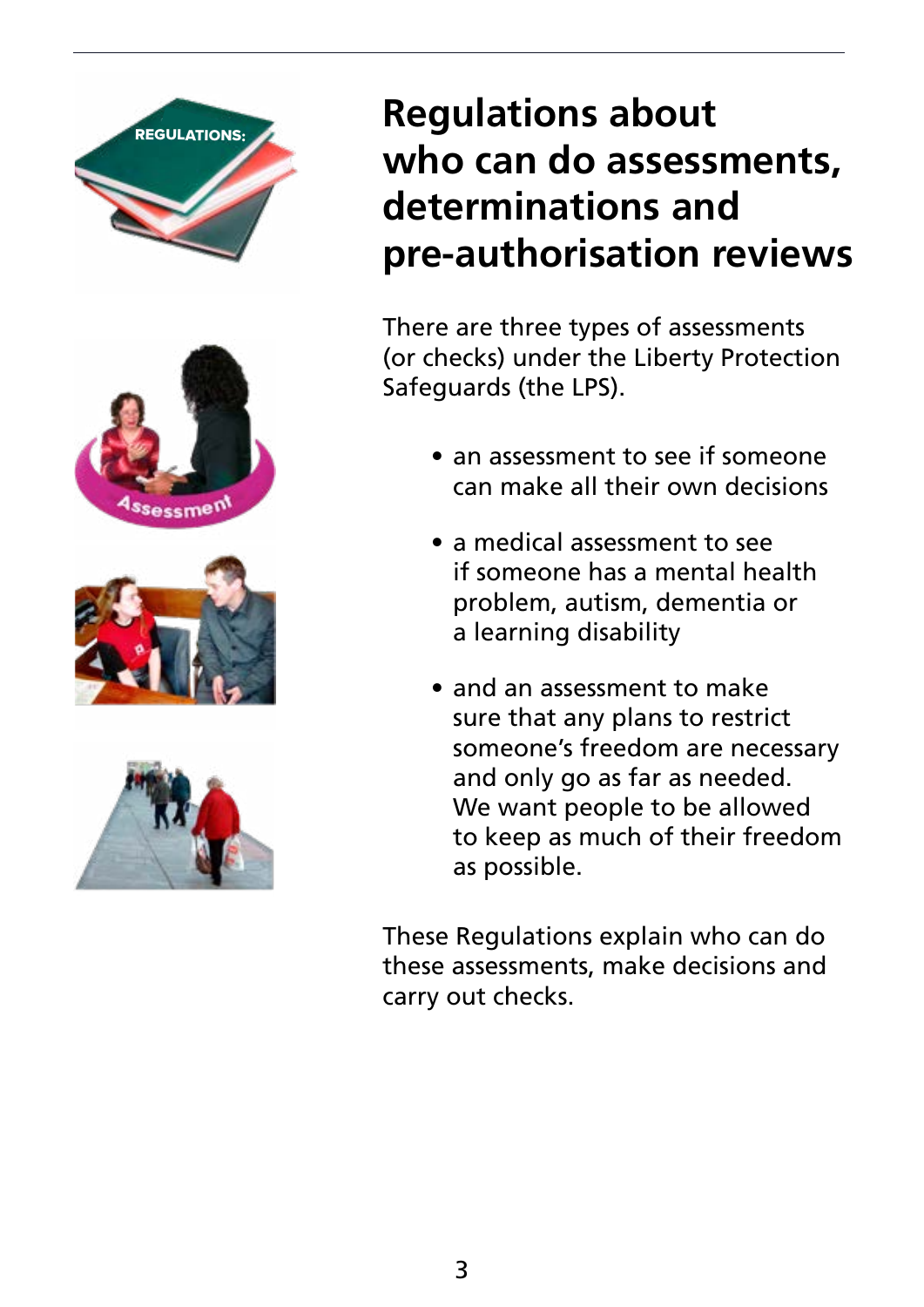



## **Regulations 1 and 2**

These Regulations say when these checks will begin and what special words mean.

#### **Regulation 3: What needs to be in place for someone to do assessments**

Before someone can do any of these assessments, the health board or local authority must check that the person:

- has insurance
- has the right skills and knowledge to do the assessment, including keeping good records, writing clear reports, communicating well and acting independently
- has an enhanced criminal record certificate
- is not related to the person
- has no financial relationship with any service connected with the person's support, care or treatment.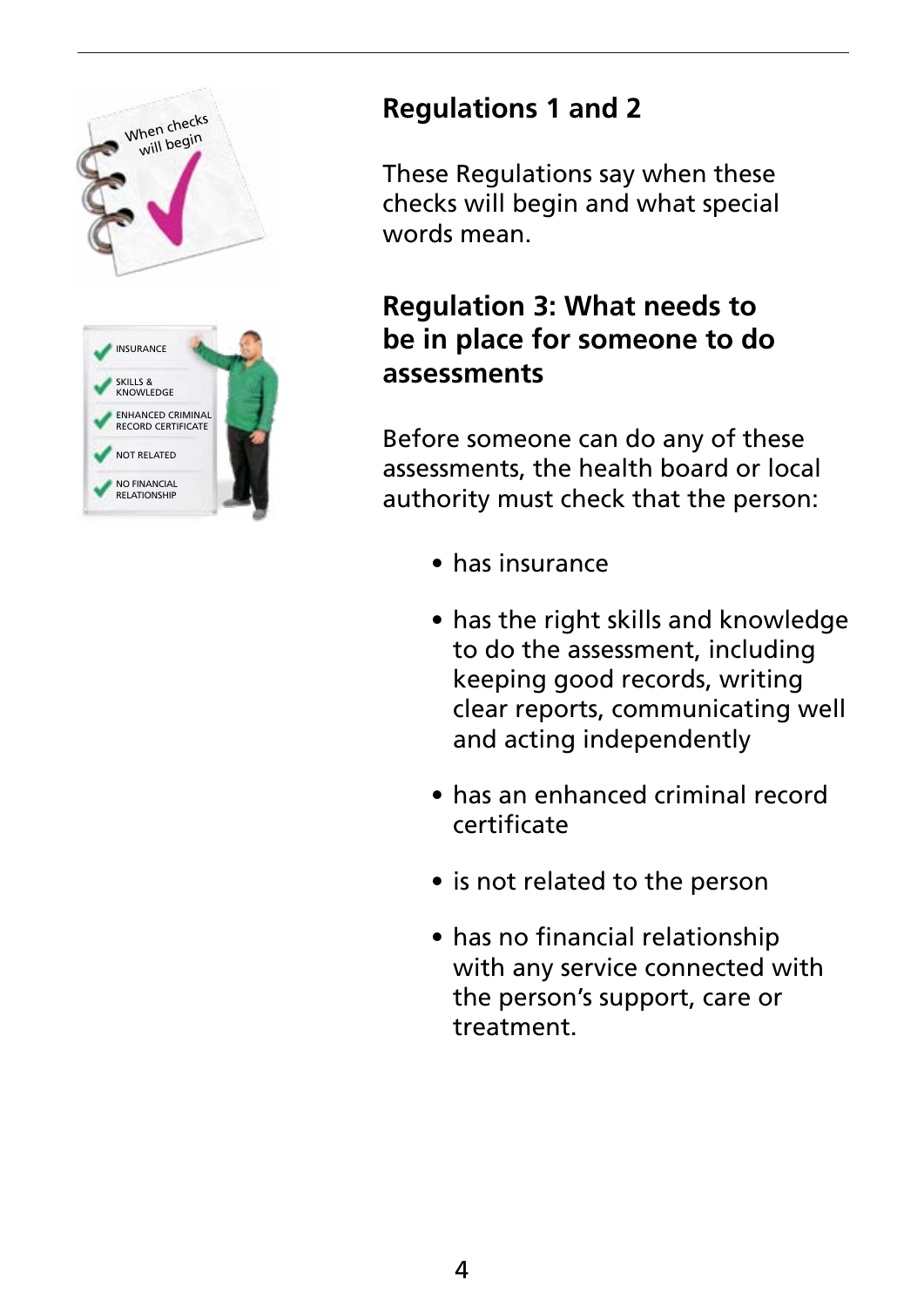

**Regulations 4 and 5: Who can assess or check an assessment about someone's capacity to make their own decisions?**

The person must be registered in the UK as one of these:

- doctor
- nurse
- occupational therapist
- social worker
- practitioner psychologist
- speech and language therapist.

The health board or local authority must check that the person is registered as one of these professions and has not been suspended.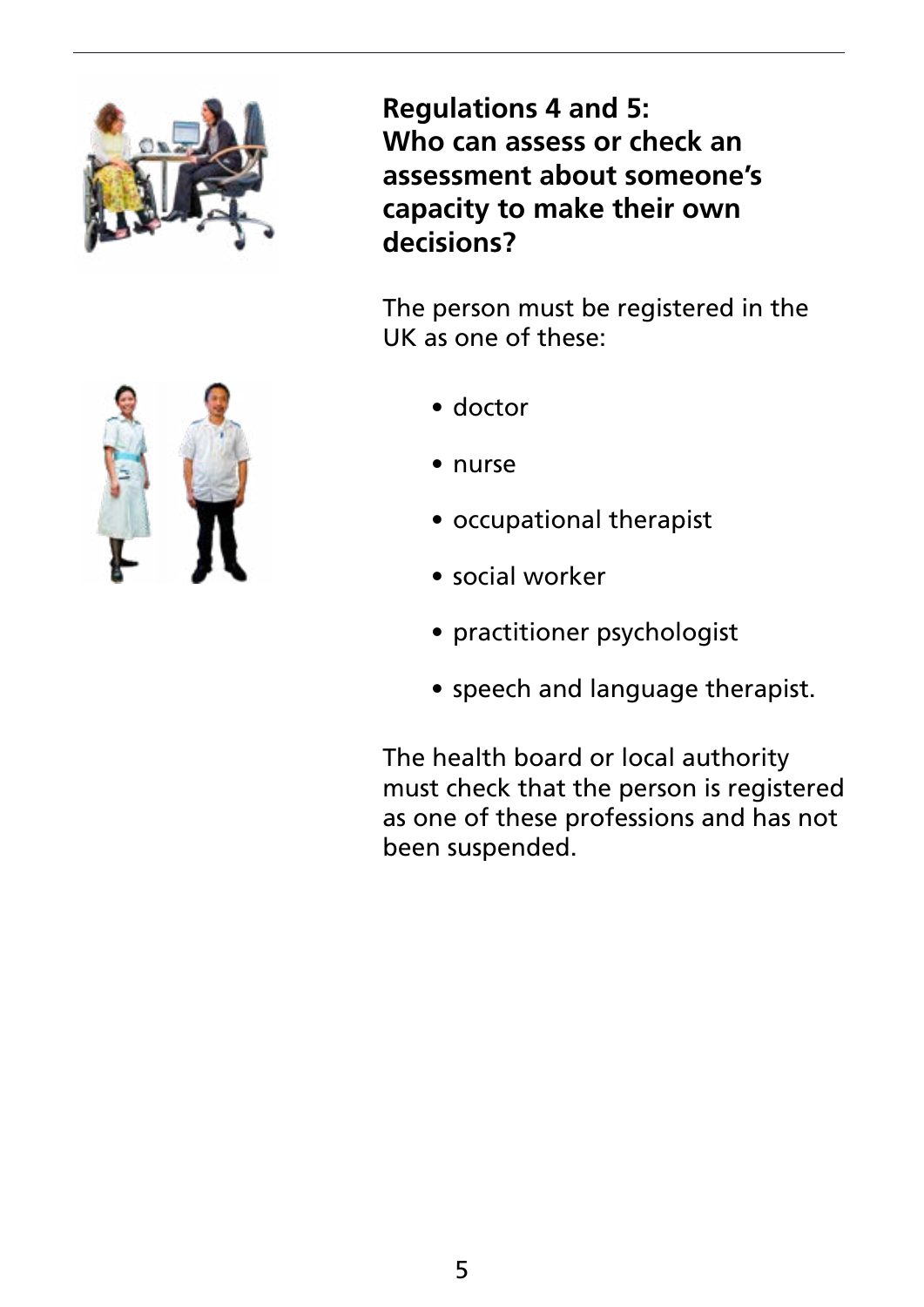

**Doctor**



**Practitioner Psychologist**

**Regulations 6 and 7: Who can assess or check an assessment to decide if someone has a mental health problem, autism, dementia or a learning disability?**

The person must be registered in the UK as one of these:

- doctor
- practitioner psychologist.

The health board or local authority must check that the person is registered as one of these professions and has not been suspended.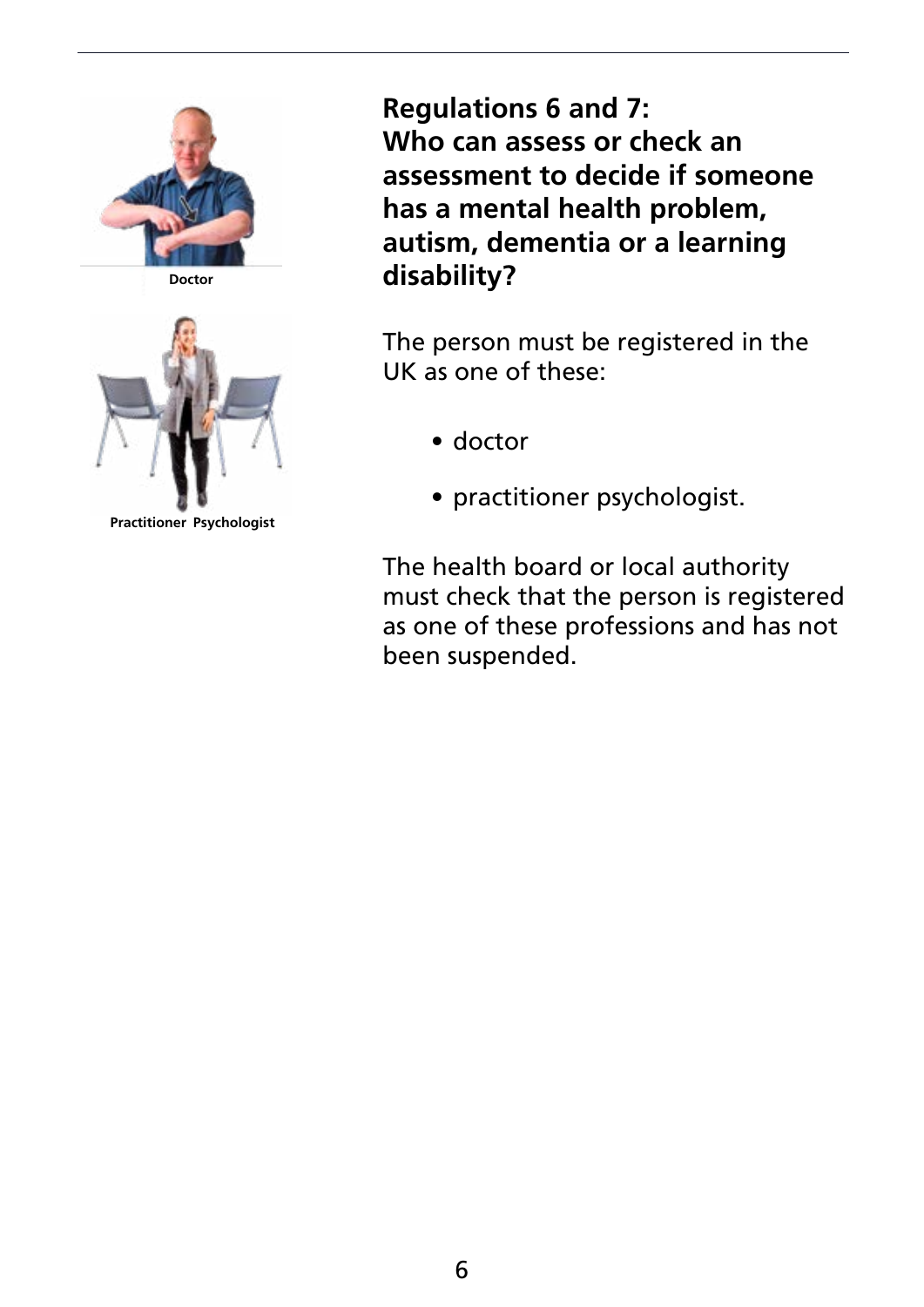

**Regulations 8 and 9: Who can assess or check that the planned restrictions to freedom are needed and allow the person as much freedom as possible?**

The person must be registered in the UK as one of these:

- doctor
- nurse
- occupational therapist
- social worker
- practitioner psychologist
- speech and language therapist.

The health board or local authority must check that the person:

- is registered as one of these professions and has not been suspended
- can look at complex evidence and different opinions.

## **Regulation 10: Who is** not **allowed to do a pre-authorisation check?**

Pre-authorisation checks cannot be carried out by anyone who is connected to a care home.

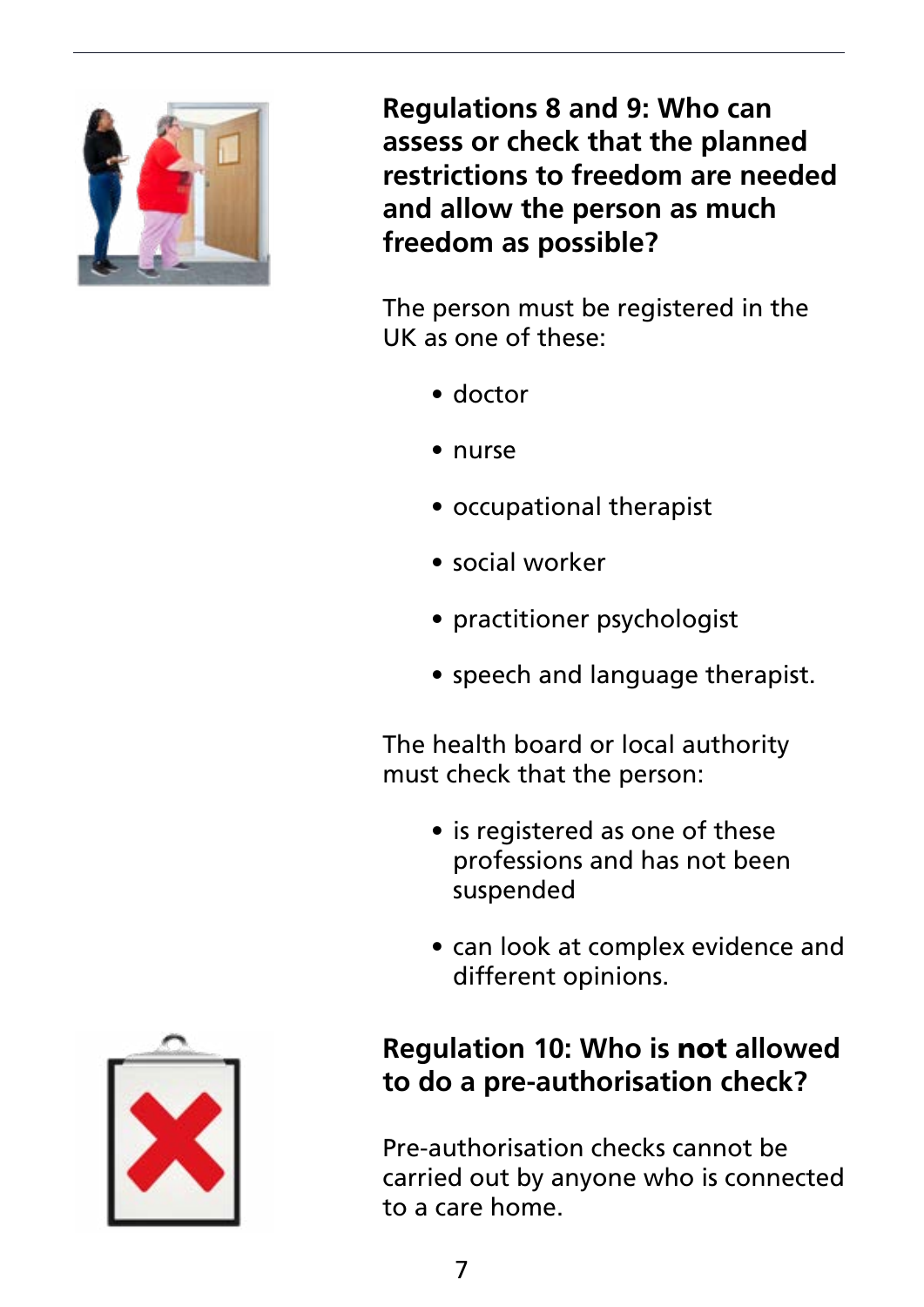



# **Regulations about the role of the Approved Mental Capacity Professional (or AMCP)**

Before a health board or local authority can authorise someone's freedom being restricted under the Liberty Protection Safeguards (the LPS), they must check that it is the right thing to do.

Sometimes this check must be carried out by an Approved Mental Capacity Professional (or AMCP).

An AMCP will help to protect the rights of someone who lacks the mental capacity to agree to their care, support or treatment where this involves someone having their liberty taken away.



Each local authority must make arrangements for approving AMCPs and make sure there are enough for its local authority area and local health boards.

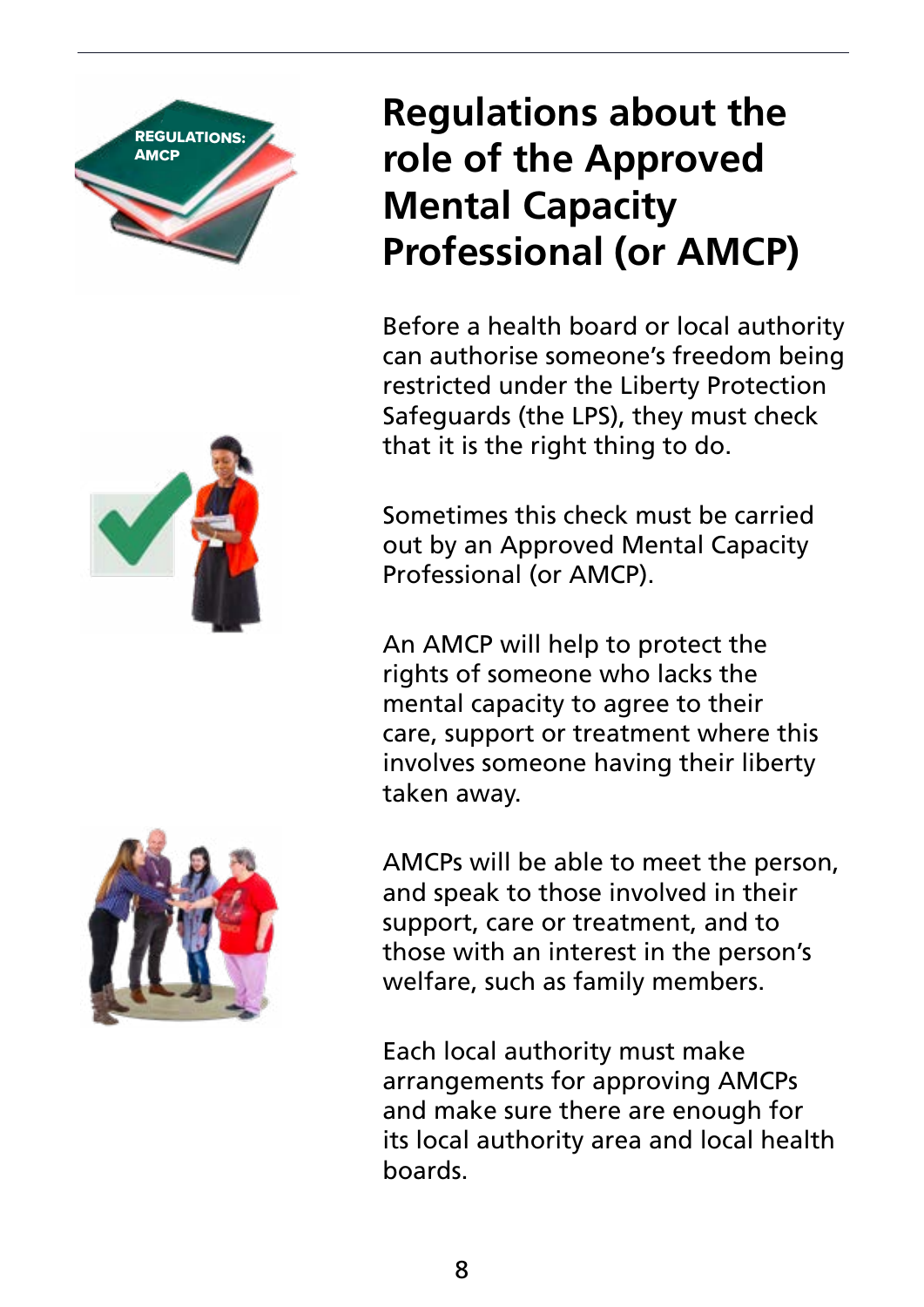These Regulations set out who can become an AMCP and the training needed.

### **Regulations 1 and 2**

These Regulations say when the role of the AMCP for the LPS will begin and what special words mean

#### **Regulation 3: Who can apply to be approved?**

A person can only apply to be approved as an AMCP if they are on a UK register as a:

- nurse
- social worker
- practitioner psychologist
- speech and language therapist
- occupational therapist.

## **What special words mean?**

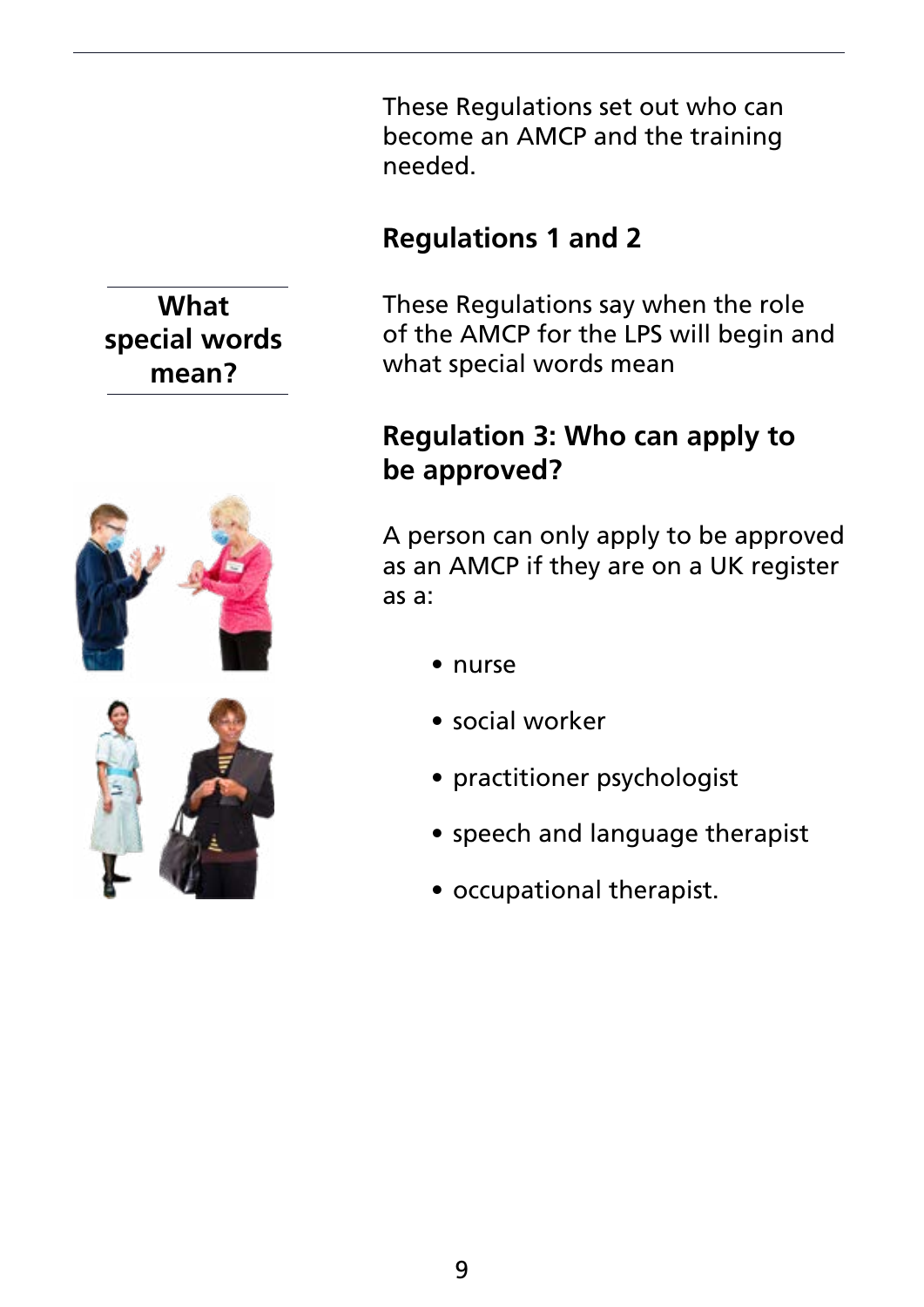

#### **Regulation 4: Approving someone as an AMCP**

A local authority must check that the person:

- has the right skills and knowledge
- has done the initial training or, if they are already a best interests assessor, has done a conversion course
- has not been suspended from their professional register
- has at least 2 years of post-registration experience
- has insurance
- has an enhanced criminal records certificate.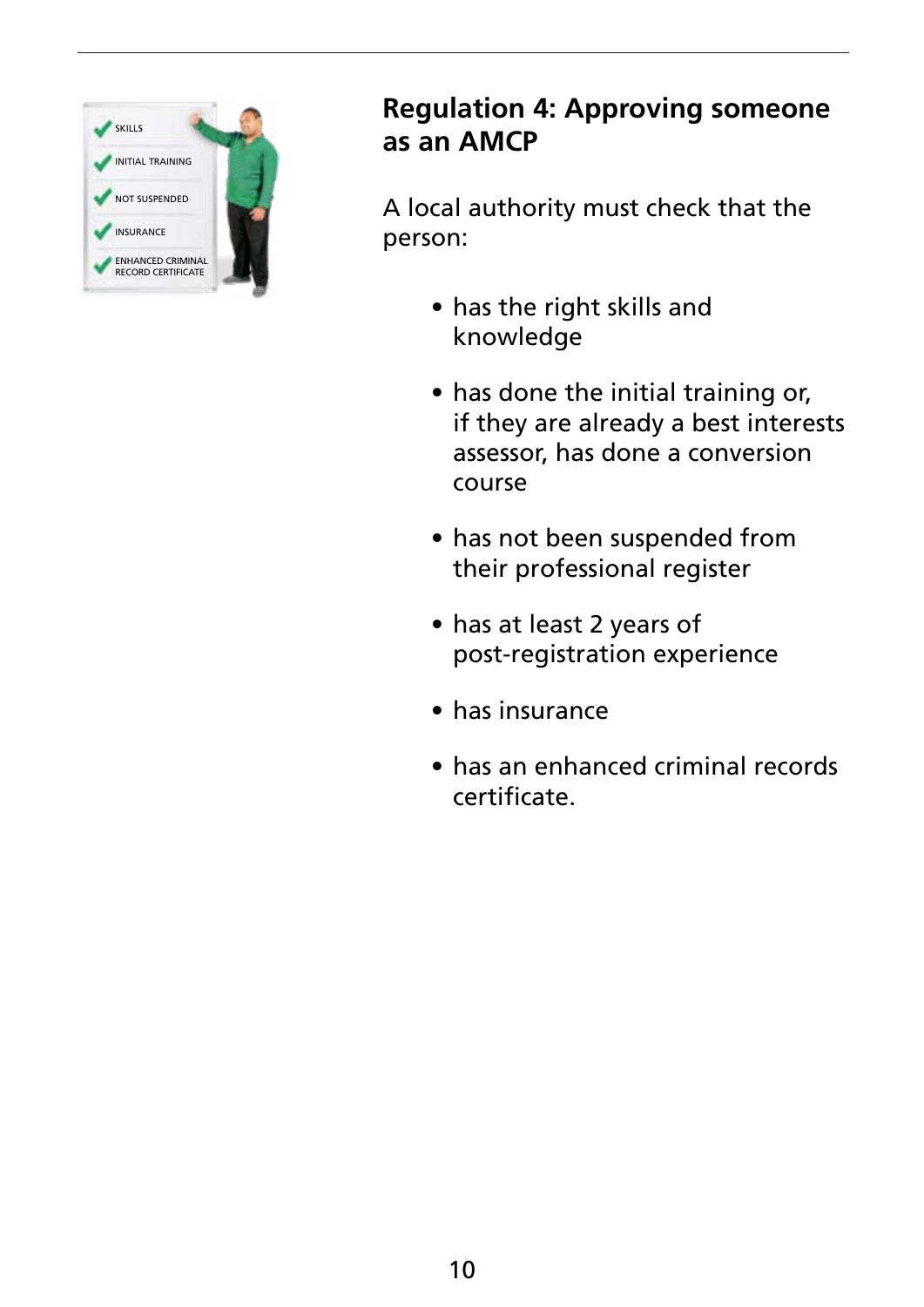

## **Regulation 5: Keeping an approval**

An AMCP must have their approval checked every 12 months.

To carry on working as an AMCP they must show the local authority that:

- they have done at least 18 hours of further training
- they have done their work well.

If someone did their initial training or conversion course in the year before they got approved, they do not need to do 18 hours of further training during their first year of approval.

## **Regulation 6: Telling the local authority about changes**

If an AMCP stops being registered as a nurse, social worker, practitioner psychologist, speech and language therapist or occupational therapist, then they must tell the local authority straight away.

If an AMCP gets suspended from their professional register, then they must tell the local authority straight away.

They must not do any more work as an AMCP.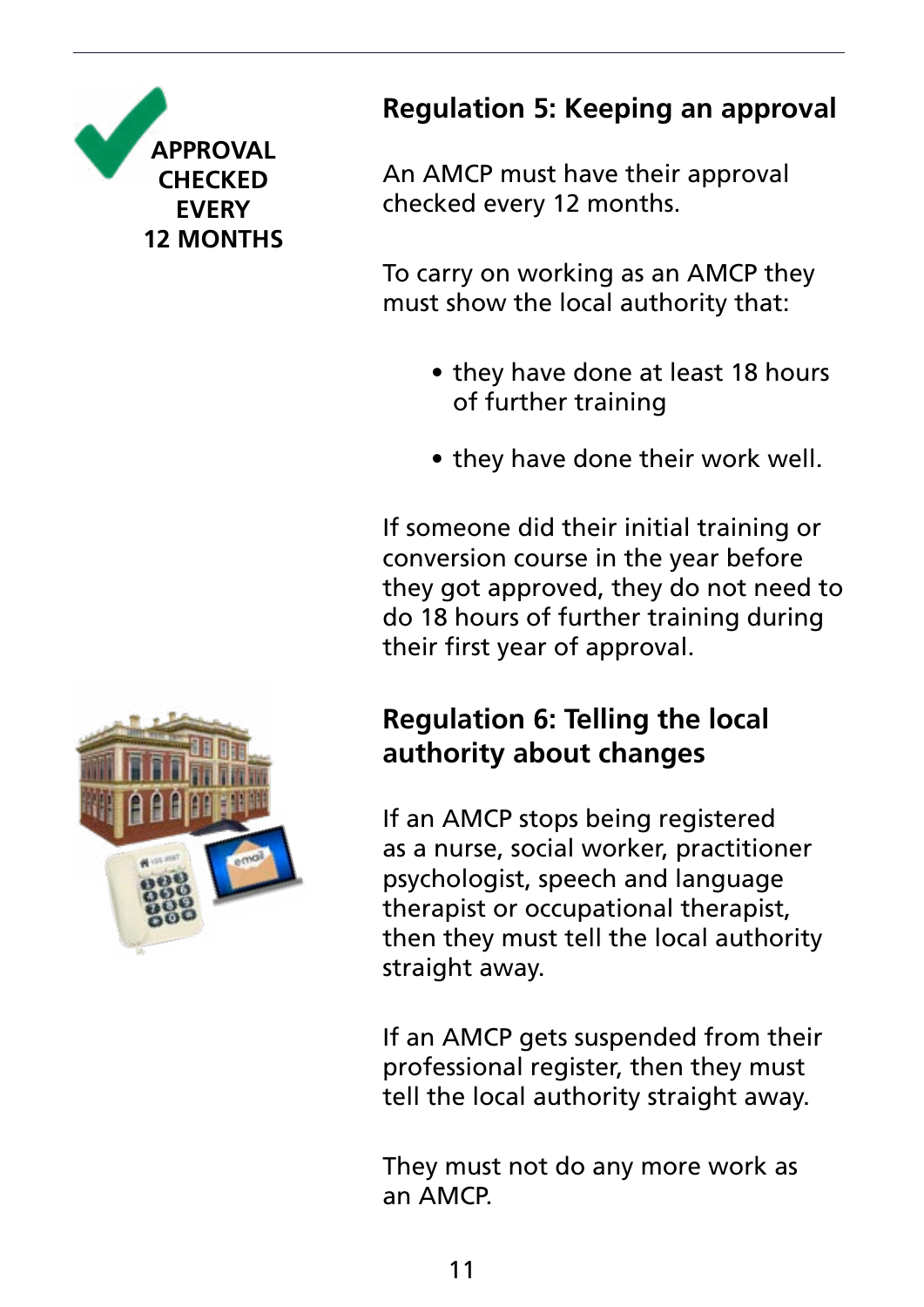

#### **Regulation 7: What to do if someone is suspended from their professional register**

For as long as someone is suspended from their professional register, the local authority must suspend their approval as an AMCP.

Before they can start work as an AMCP again, the local authority must be sure the person can do the job.

#### **Regulation 8: What to do if someone has not done the 18 hours further training**

The person cannot continue to work as an AMCP until they have shown the local authority that approved them that they have done the 18 hours of further training.

If someone gives the local authority a good reason why they have not done the further training, the local authority can agree to give them more time to complete the training. However, the person must not work as an AMCP until they have completed the 18 hours of further training.

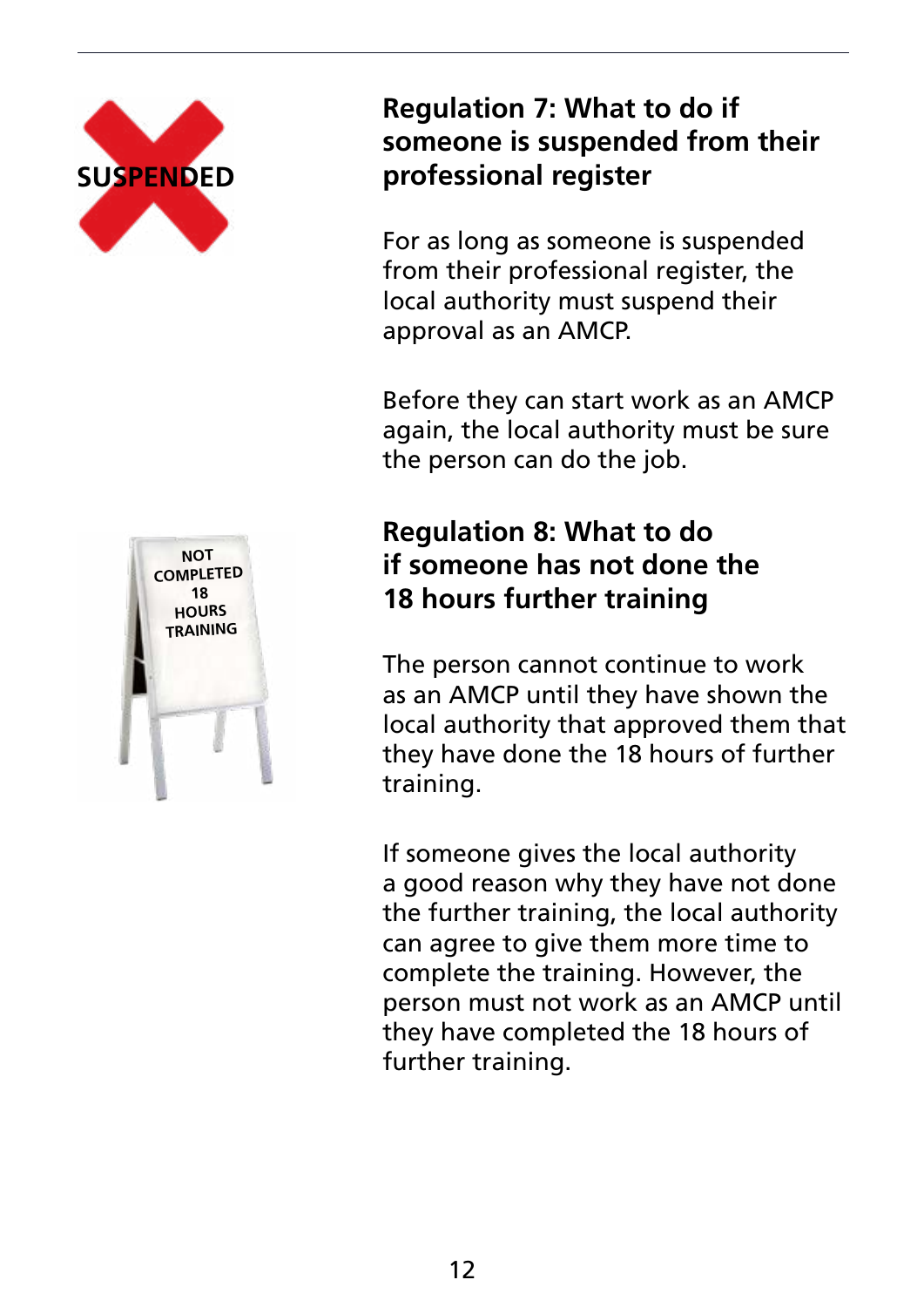

#### **Regulation 9: Ending someone's approval**

The local authority must end someone's approval if:

- the person stops being registered as a nurse, social worker, practitioner psychologist, speech and language therapist or occupational therapist
- there is a problem with their insurance or criminal record certificate
- the person does not do their 18 hours a year of further training (unless they had a good reason and the local authority has accepted that reason)
- they do not think the person has the right skills and knowledge
- the person asks them to end their approval.

The local authority must tell the person that their approval has been ended and explain why.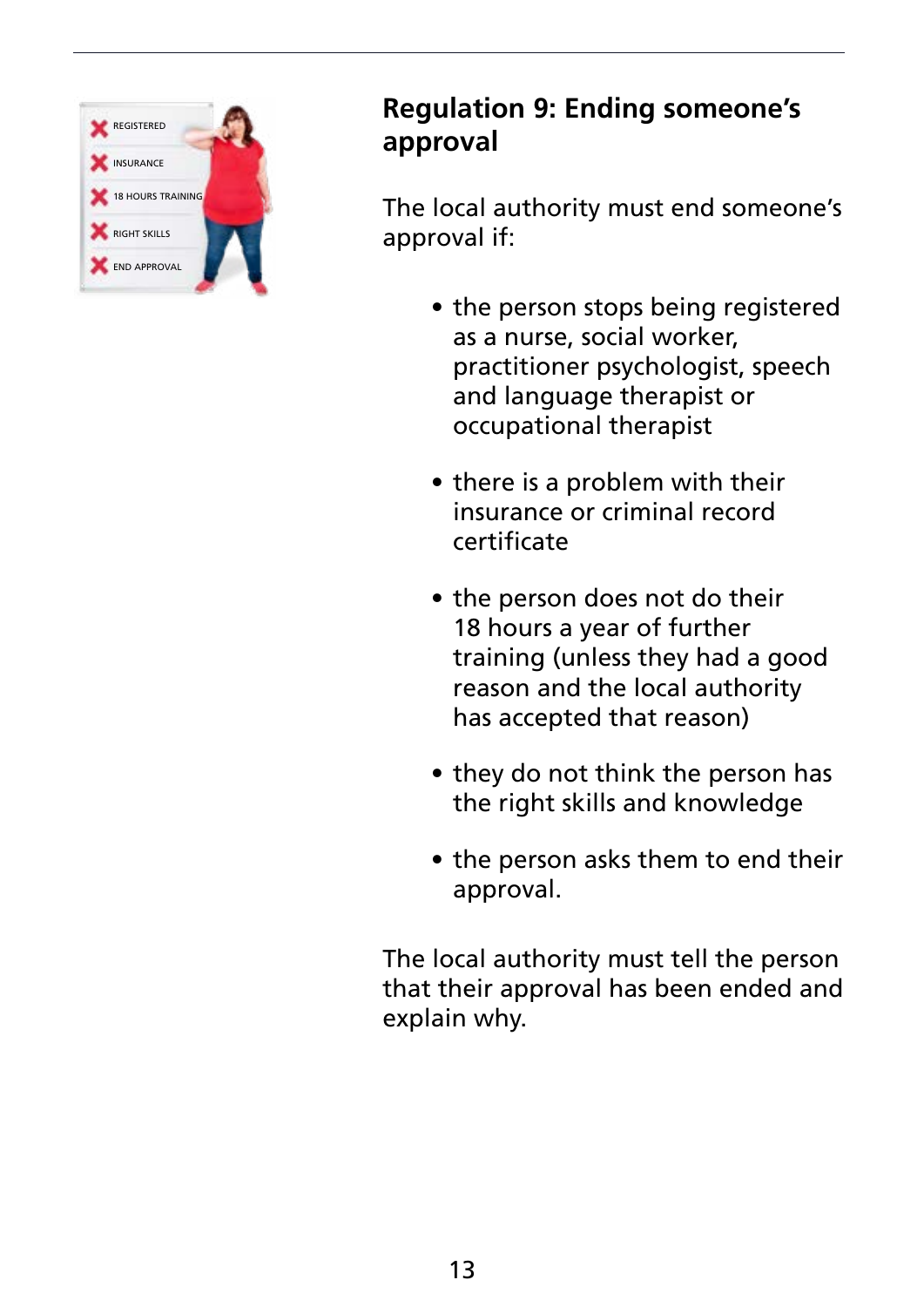

#### **Regulation 10: Approving training and courses**

Initial training for the AMCP must be a higher education course. It must be approved by Social Care Wales.

The conversion course for best interests assessors must be approved by Social Care Wales or the Welsh Ministers.

Further training must be approved by Social Care Wales or a local authority.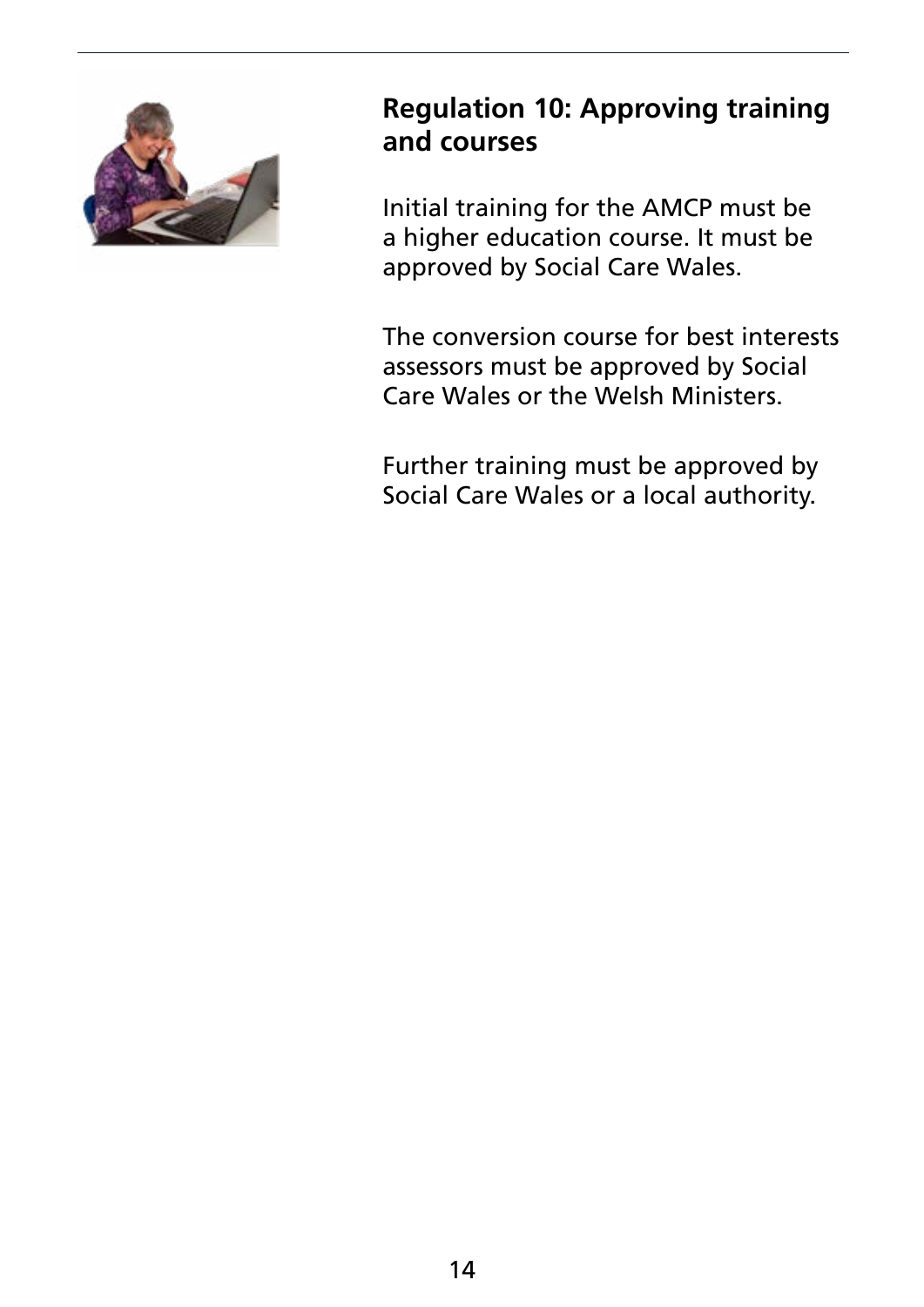

# **Regulations about the Independent Mental Capacity Advocate (or IMCA)**

The role of the IMCA is changing under the Liberty Protection Safeguards (the LPS).

IMCAs are not employed by the health board or local authority. They have no links to the care provider or the person or their family.

The new IMCA role for the LPS is similar to the role of the IMCA with the Deprivation of Liberty Safeguards (DoLS). The current role of the IMCA under the DoLS is set out in Regulations made in 2007.

These new Regulations explain what will change under the LPS.

## **Regulati on 1**

This Regulation says when the role of the IMCA for the LPS will begin.

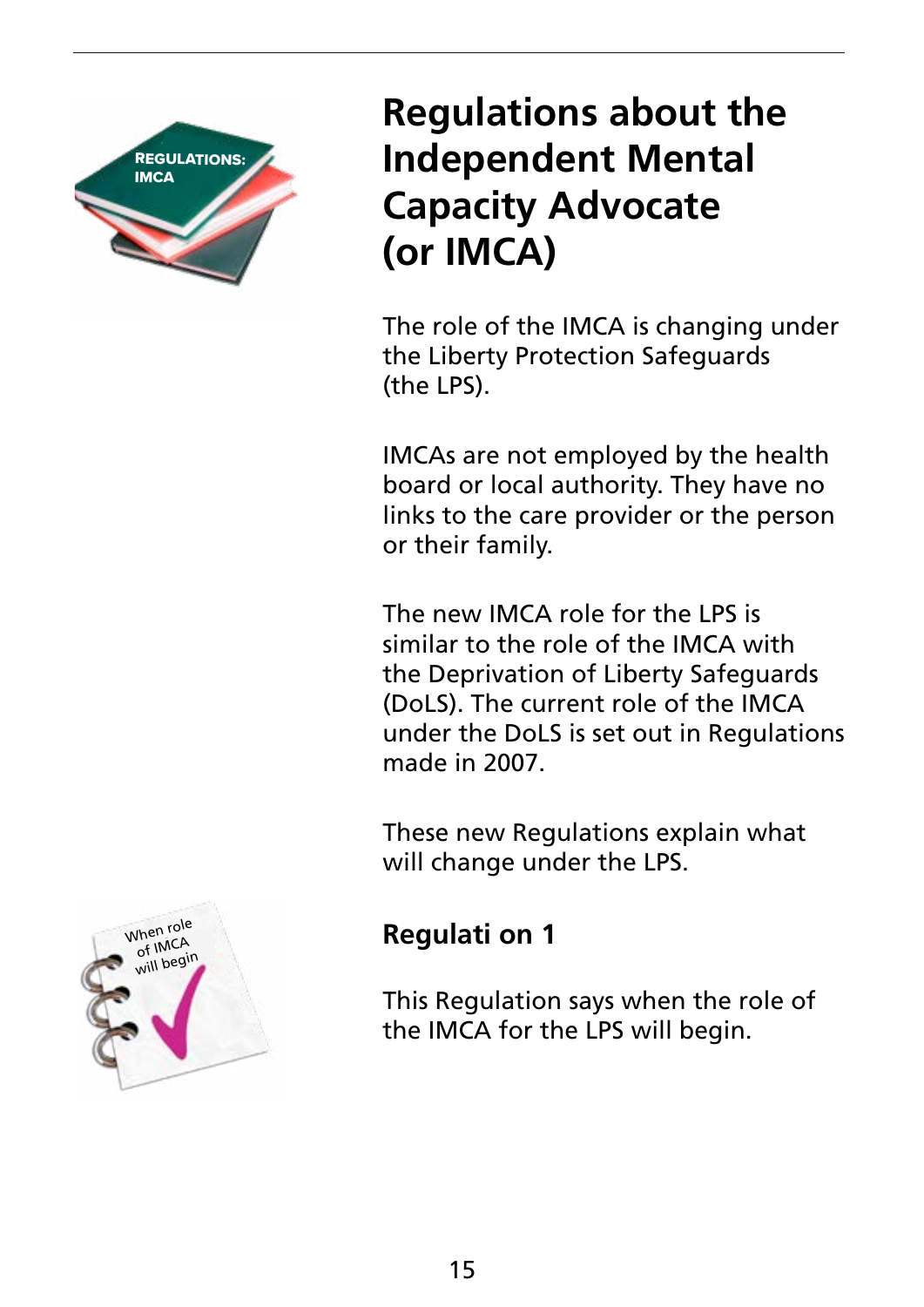

#### **Regulation 2: Changes to the 2007 Regulations on IMCAs**

**Change to Regulation 5 of the 2007 Regulations on IMCAs – appointing Independent Mental Capacity Advocates**

IMCAs can be appointed to represent and support a person. Some people already have someone they know who supports them – and under the LPS, this person is known as the 'Appropriate Person'. Under the LPS an IMCA can be appointed to support the Appropriate Person too.

The Mental Capacity Act 2005 sets out:

- if the LPS are being considered, the health board or local authority must do everything they can to appoint an IMCA to represent and support the person
- if the person has capacity to decide they want an IMCA then they need to ask for one
- if the person does not have capacity, then a best interests decision must be made about appointing an IMCA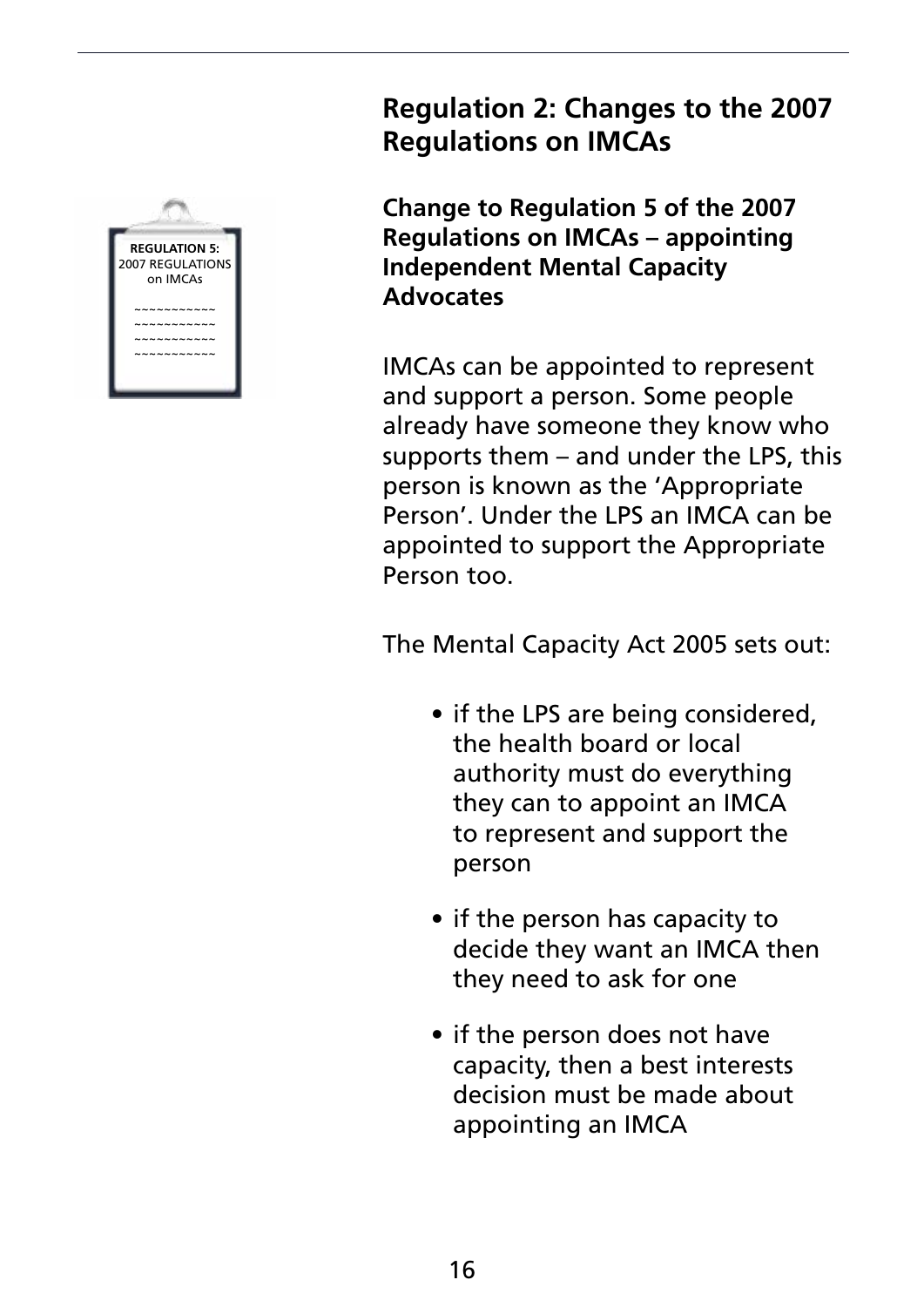

• if the person has an Appropriate Person, that person can represent and support them instead of an IMCA. However, the health board or local authority must take reasonable steps to offer and appoint an IMCA to support the Appropriate Person.

#### **Changes to Regulation 6 of the 2007 Regulations on IMCAs – what an IMCA does**

Under the DoLS, their role was to gather information and write a report for the person making the decision. In certain circumstances they may still be asked to do this. Under the LPS, their role will be to represent and support the person. This means that the IMCA role is to:

- help the person take part in the decision
- find out what the person's wishes and feelings are about the plans being made
- find out what alternatives there are, especially ones that mean more freedom
- write a report if appropriate, including any suggested actions
- keep in touch with the person.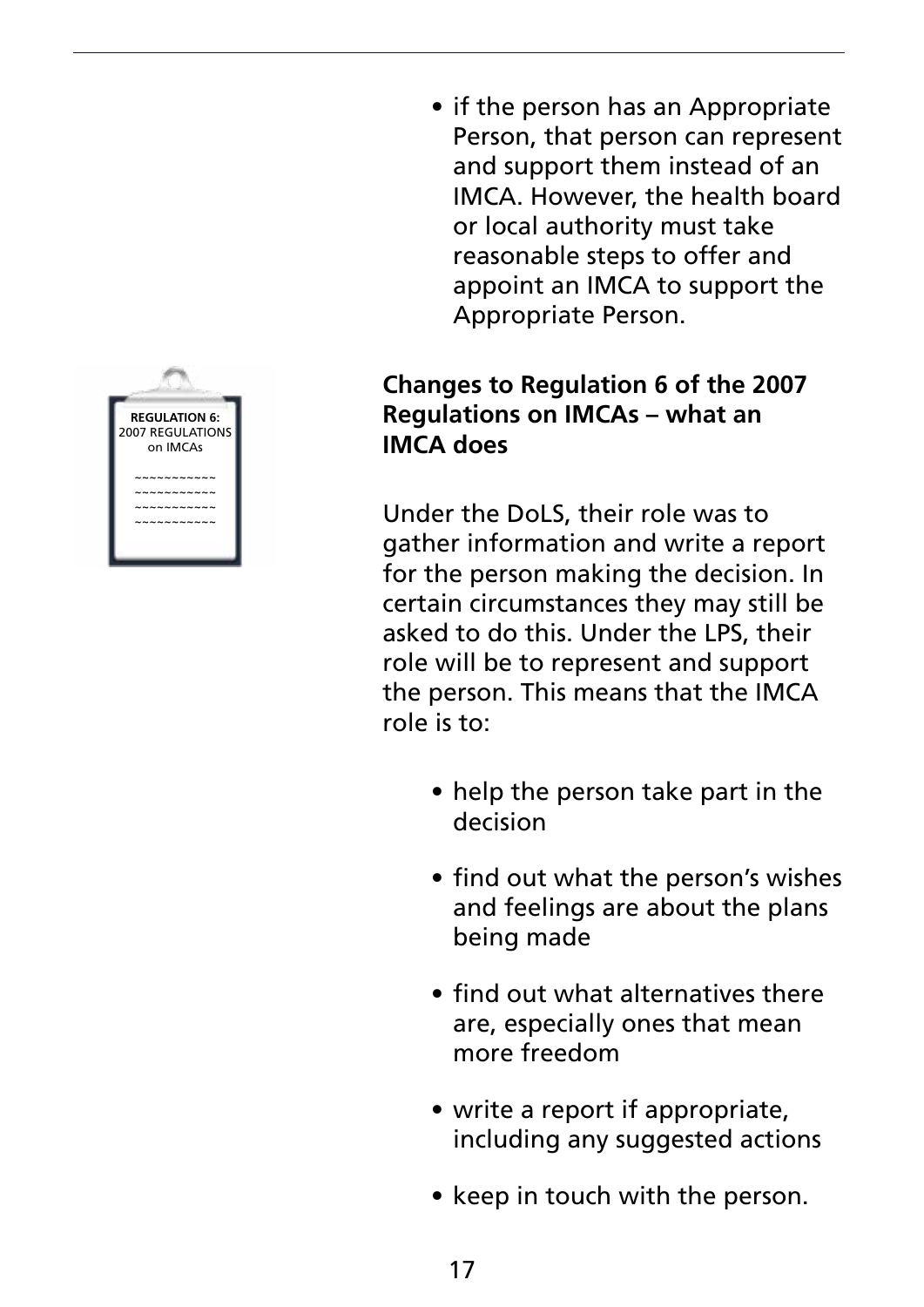The IMCA can support an Appropriate Person to do all of these things for the person.

The IMCA can also support the Appropriate Person to:

- express the wishes and feelings of the person to be included as part of the assessment process and in the pre-authorisation information for an AMCP
- ask for a review of the decision [on the person's behalf]
- explain the person's wishes and feelings to help keep their human rights central to the plans made
- apply to the Court of Protection [on the person's behalf].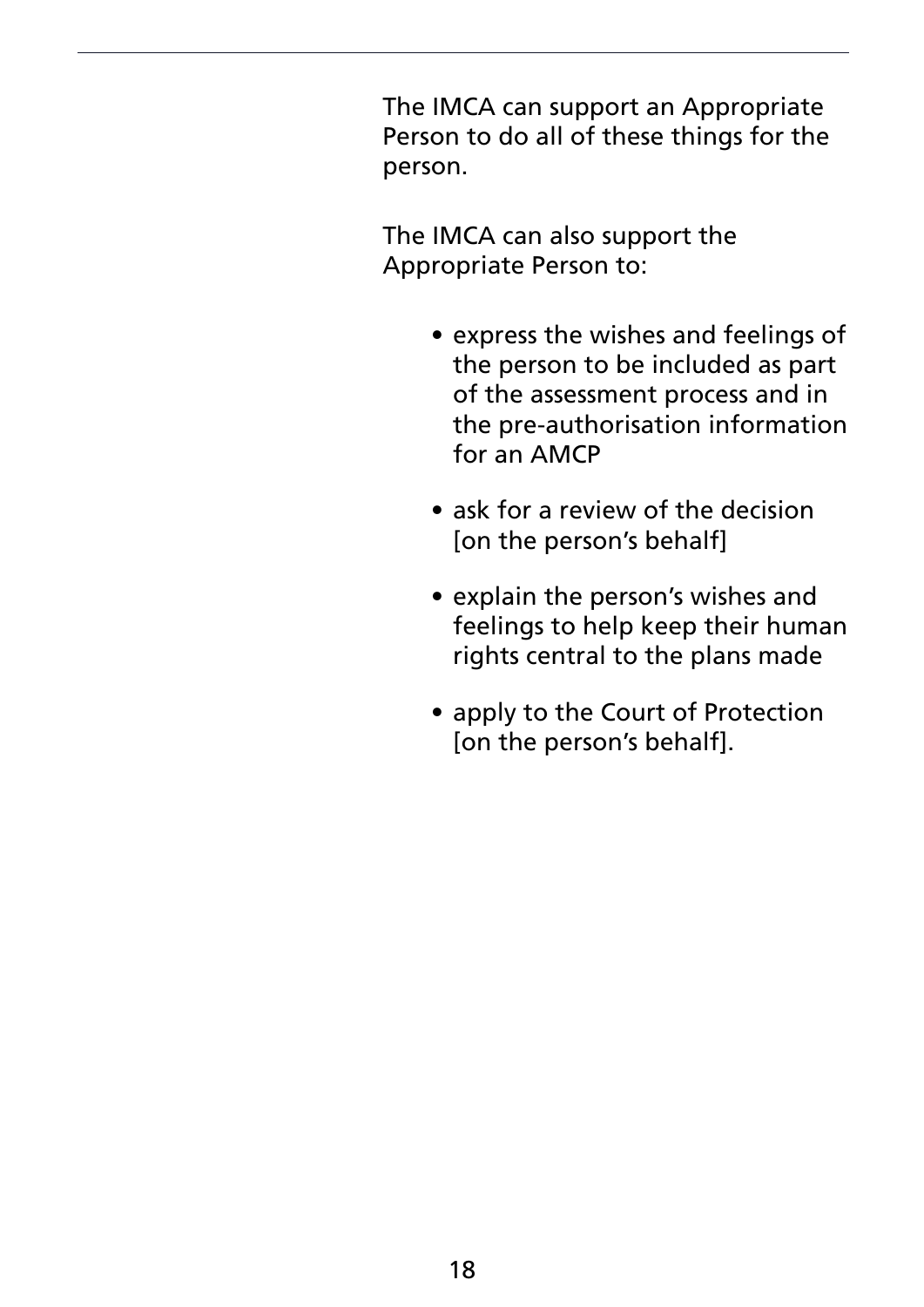

**Changes to Regulation 7 of the 2007 Regulations on IMCAs – challenging decisions**

The role of the IMCA to challenge a decision is being made clearer. They can:

- express the wishes and feelings of the person to be included as part of the assessment process and in the pre-authorisation information for an AMCP
- ask for a review of the decision [on the person's behalf]
- explain the person's wishes and feelings to help keep their human rights central to the plans made
- apply to the Court of Protection [on the person's behalf].

Welsh Government does not plan to change the role of the IMCA in reviewing accommodation (Regulation 8) and adult protection (Regulation 9).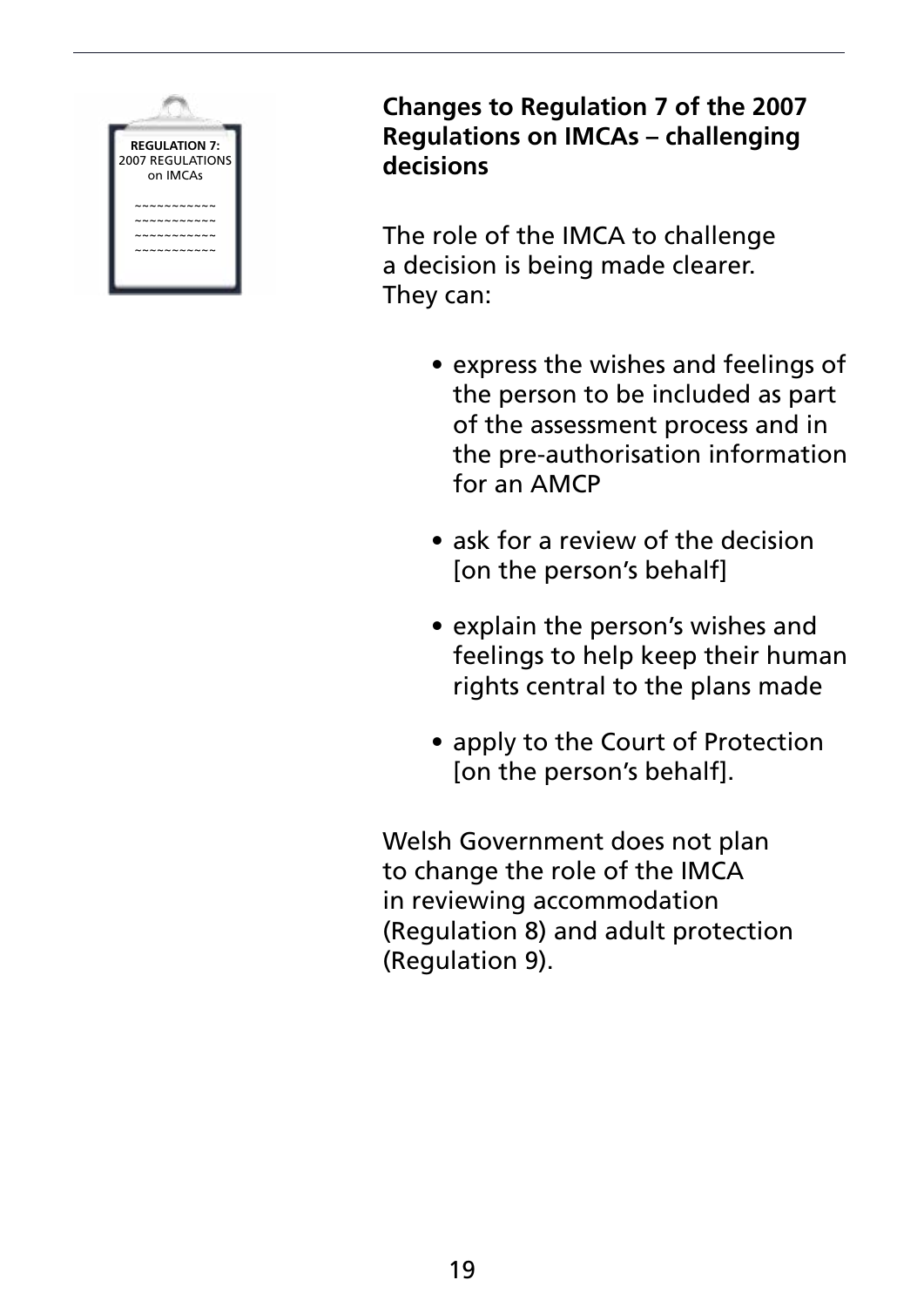

Liberty Protection Safeguards (LPS)



# **Regulations about monitoring and reporting on the use of the Liberty Protection Safeguards**

Monitoring and reporting on the Liberty Protection Safeguards (the LPS) is important. It will help to make sure that:

- health boards and local authorities are protecting people's rights
- no-one's freedom is limited without the right authorisation
- the only reason for limiting the person's freedom is to keep them safe
- any limits to a person's freedom are only the limits written in the authorisation under the LPS.

## **Regulation 1**

This Regulation sets out when the new monitoring and reporting system will begin.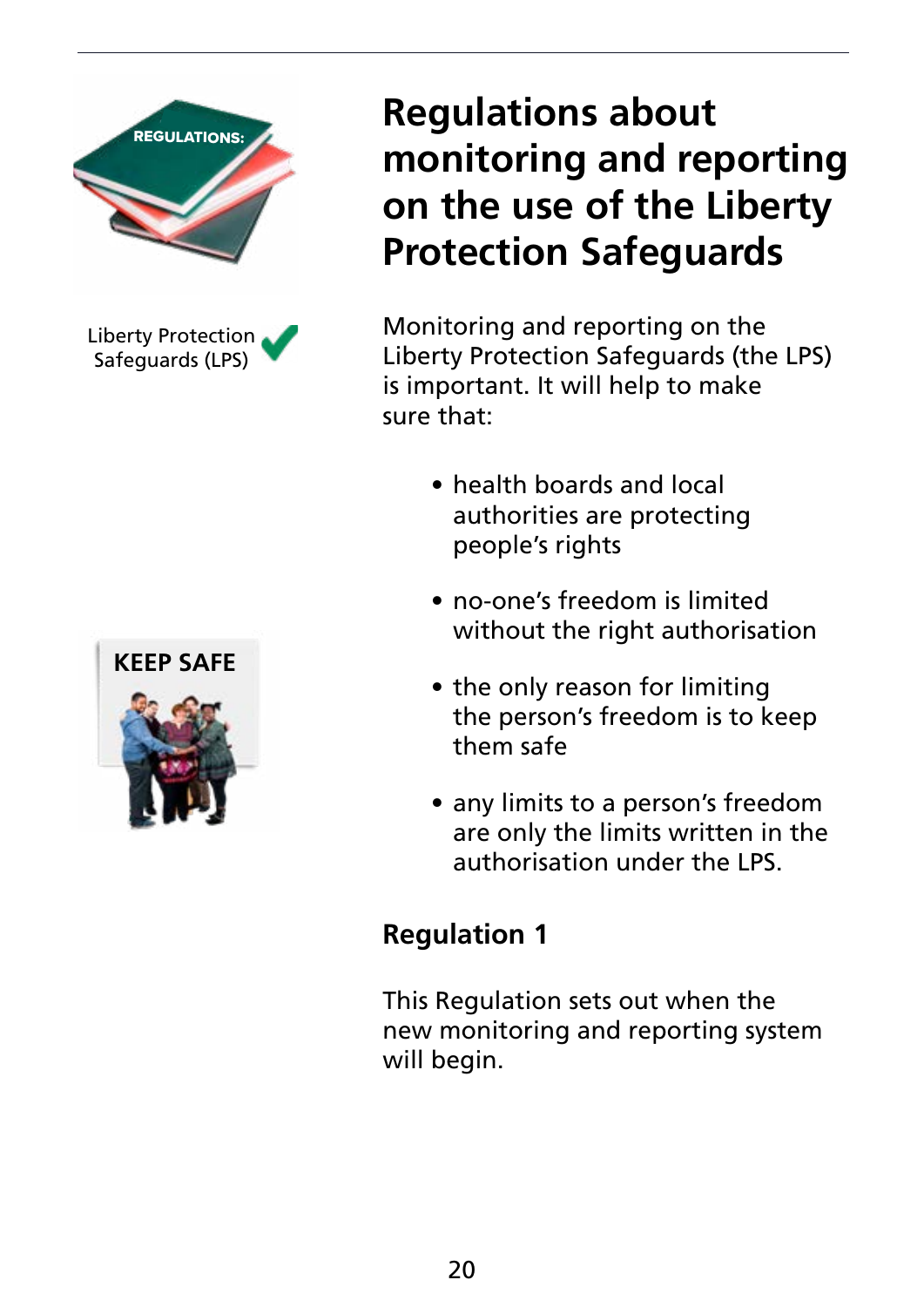







#### **Regulation 2: Monitoring bodies**

This Regulation says that Care Inspectorate Wales, Health Inspectorate Wales and Estyn will be the organisations that monitor and report on the new safeguards in Wales.

#### **Regulation 3: Reporting to Welsh Ministers**

The monitoring bodies must write reports to the Welsh Ministers about how the new safeguards are being used.

### **Regulation 4: Working together**

The Welsh Ministers can ask monitoring bodies to work and write reports together.

#### **Regulation 5: Helping another monitoring body**

A monitoring body can ask the other monitoring bodies for help with monitoring the LPS and to do what it says in these Regulations.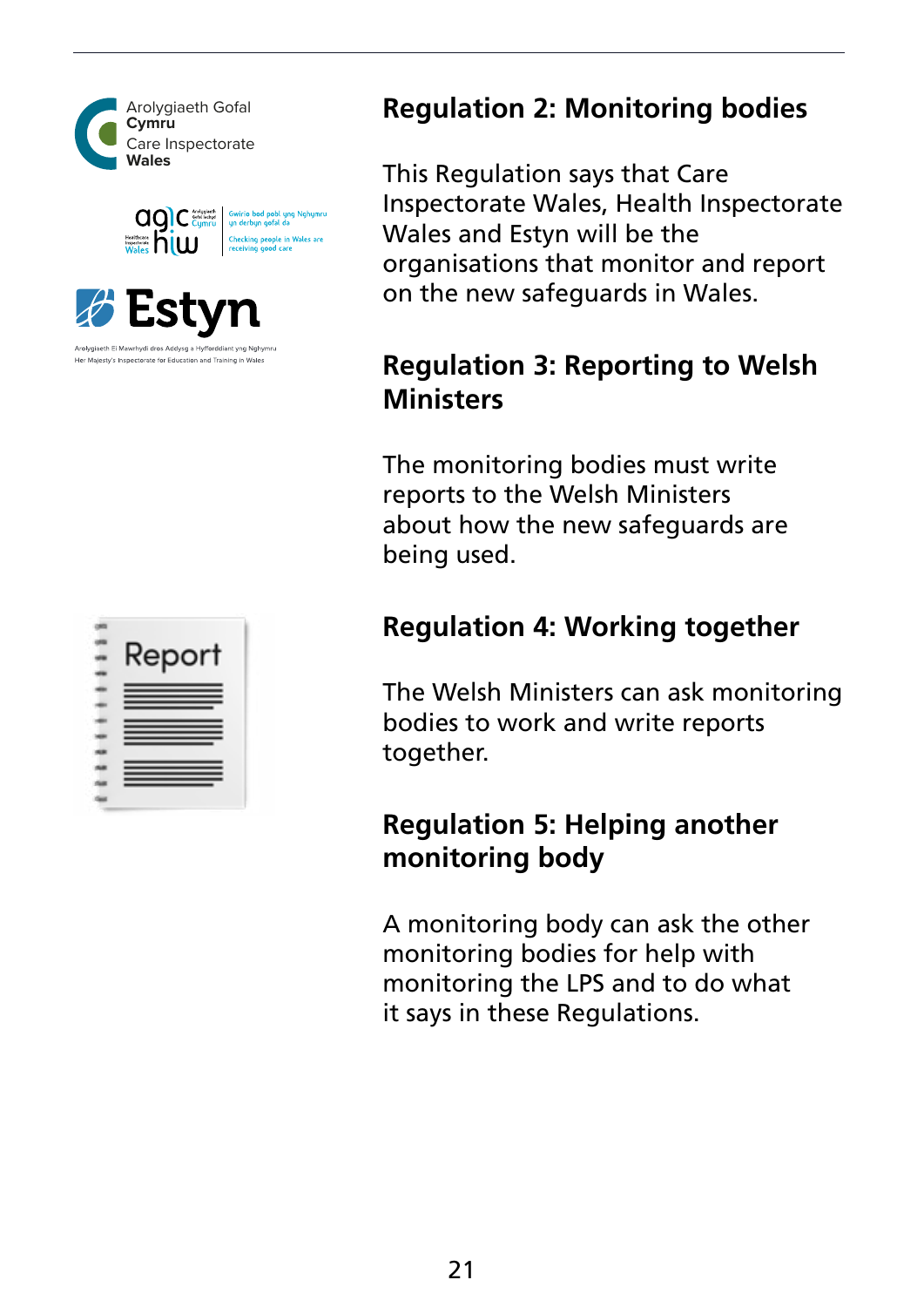

If they are asked, a monitoring body must help unless:

- there is another law that says they must not do what they are being asked
- they think helping does not match with doing what these Regulations say they must do
- they think helping means they will not do a good job themselves.

## **Regulation 6: What a monitoring body can do**

A monitoring body can:

- go into any place where the LPS are being used to restrict a person's freedom. If it is someone's home, then the monitoring body must ask for permission first
- meet with the person if they consent
- if the person cannot consent, then it needs to be decided what is best for the person. This is called 'a best interests decision'. The Mental Capacity Act 2005 says how this must be done

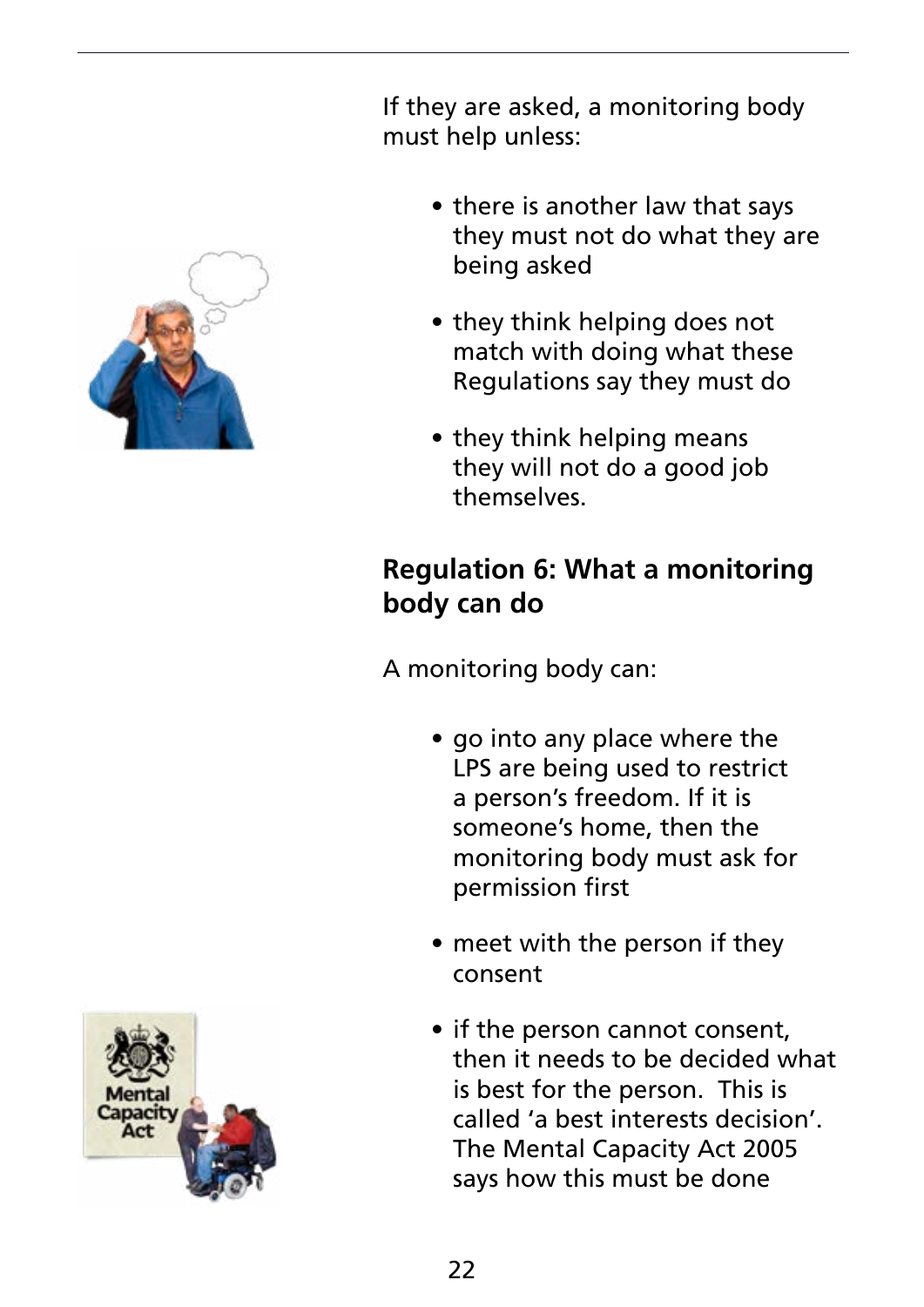- see and check any records about the person's care, support or treatment, even if the service provider does not want them to
- meet with anyone caring-for, or who cares about, the person who is having some freedom taken away.

## **Regulation 7: Meeting people**

Meeting the person can happen where that person is staying, or somewhere else. It can be in person, or if appropriate, over a phone or video call.

If the person can give consent and wants a private meeting, the monitoring body must meet them in private.

#### **Regulation 8: What the local authorities and health boards must tell the monitoring bodies**

The local authorities and health boards must contact the monitoring body to provide them with certain key information on the LPS authorisation.

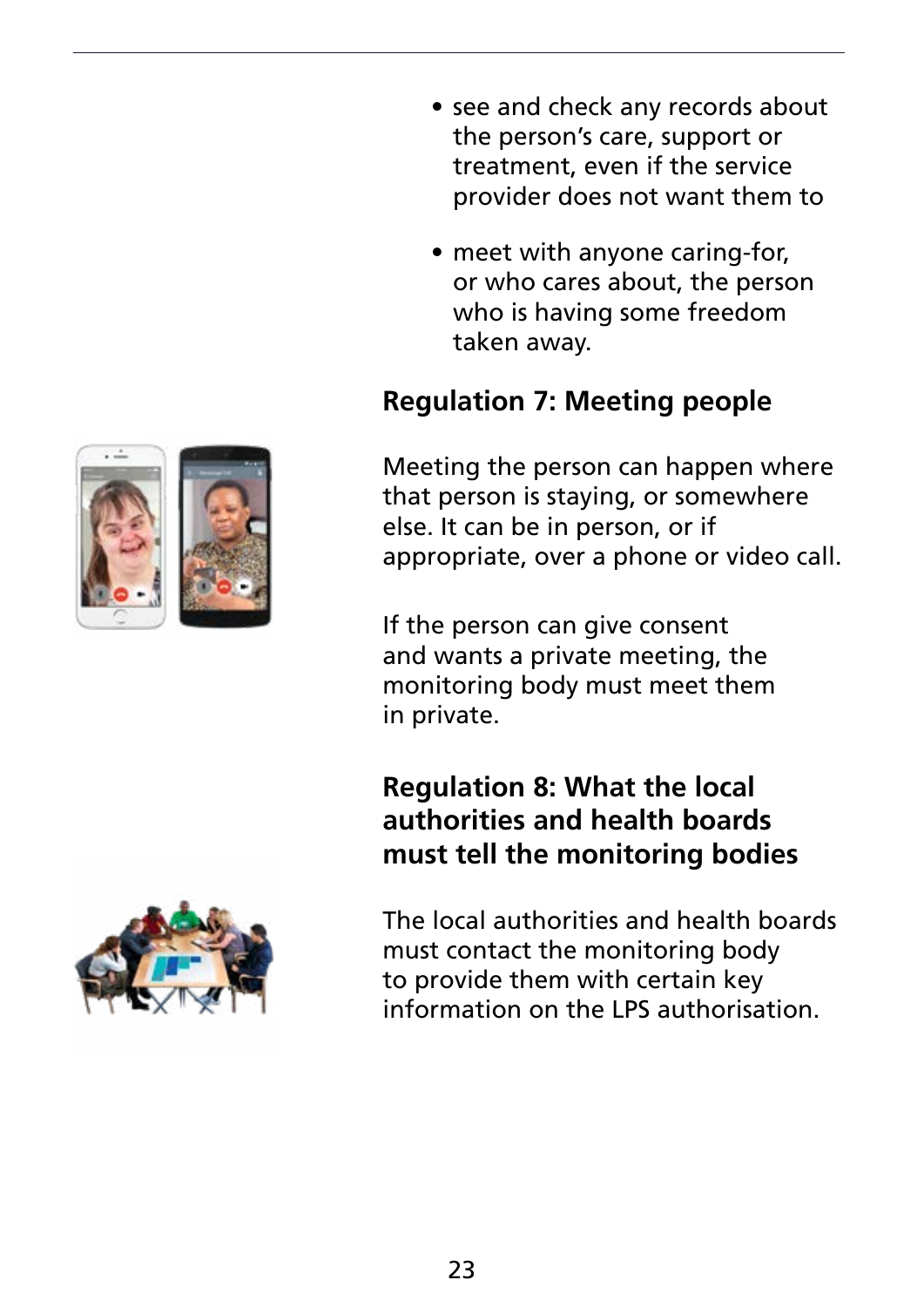# **Words and phrases with special meanings**

| <b>Appropriate Person</b>                                        | This is the person who is chosen to<br>help and speak for someone who<br>lacks capacity.                                                                                                                                                                                                                                                                                           |
|------------------------------------------------------------------|------------------------------------------------------------------------------------------------------------------------------------------------------------------------------------------------------------------------------------------------------------------------------------------------------------------------------------------------------------------------------------|
|                                                                  | The Appropriate Person can be an<br>unpaid carer, relative, friend, a person<br>with power of attorney, or a court<br>deputy.                                                                                                                                                                                                                                                      |
| <b>Approved Mental</b><br><b>Capacity Professional</b><br>(AMCP) | A person chosen by the Responsible<br>Body to give extra help with the LPS<br>process. They will decide if the rules<br>have been followed when someone<br>loses some of their rights and freedoms.                                                                                                                                                                                |
|                                                                  | Under the Liberty Protection Safeguards<br>checks must be done before plans that<br>may deprive a person of their liberty can<br>be authorised. Sometimes (for example –<br>if the person lives in an independent<br>hospital or who does not agree with the<br>plans being put in place) this check will<br>be carried out by an Approved Mental<br><b>Capacity Professional.</b> |
| <b>Assessments</b><br>(see also<br>Determinations)               | Assessments means checks.<br>Determinations means decisions.                                                                                                                                                                                                                                                                                                                       |
|                                                                  | There are 3 assessments in the LPS<br>process and a determination is made<br>for each one.                                                                                                                                                                                                                                                                                         |
|                                                                  | Assessments are checks by professionals<br>that are needed to indicate if someone<br>may need their freedom restricted as<br>part of their care, support or treatment.                                                                                                                                                                                                             |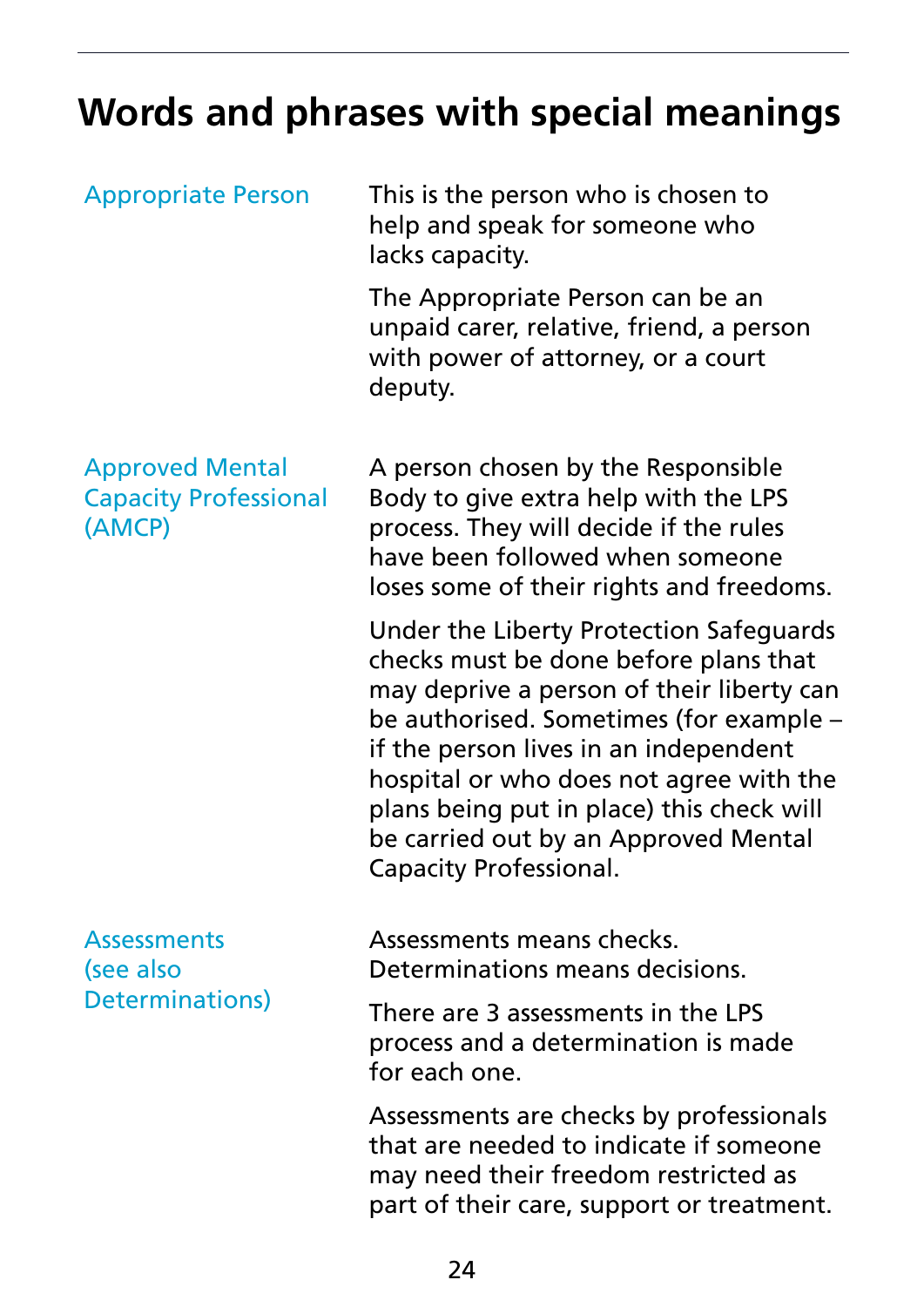| Authorisation                                                   | Where the Responsible Body agrees<br>that someone can have their freedom<br>restricted as part of their care, support<br>or treatment.                                                           |
|-----------------------------------------------------------------|--------------------------------------------------------------------------------------------------------------------------------------------------------------------------------------------------|
| <b>Best interests assessor</b>                                  | Under the current Deprivation of Liberty<br>Safeguards, the person who writes<br>a report to tell the Supervisory Body<br>if someone needs a Deprivation of<br>Liberty Safeguards Authorisation. |
| Capacity                                                        | Capacity or Mental Capacity is the ability<br>to make certain decisions for yourself.                                                                                                            |
| <b>Determinations</b><br>(see Assessments)                      | Assessments means checks.<br>Determinations means decisions.                                                                                                                                     |
|                                                                 | A determination is a decision by<br>a professional about an assessment.                                                                                                                          |
| <b>Deprivation of Liberty</b>                                   | Stopping or limiting someone from<br>doing things and restricting their<br>freedom.                                                                                                              |
| <b>Independent Mental</b><br><b>Capacity Advocate</b><br>(IMCA) | A person who helps the person or the<br>Appropriate Person. They support them<br>to be involved, can speak for them and<br>help them challenge decisions.                                        |
| <b>Liberty Protection</b><br>Safeguards (LPS)                   | The Liberty Protection Safeguards give<br>rules that will safeguard the Article 5<br>rights of a person (aged 16 or more)<br>if they need to be deprived of their<br>liberty.                    |